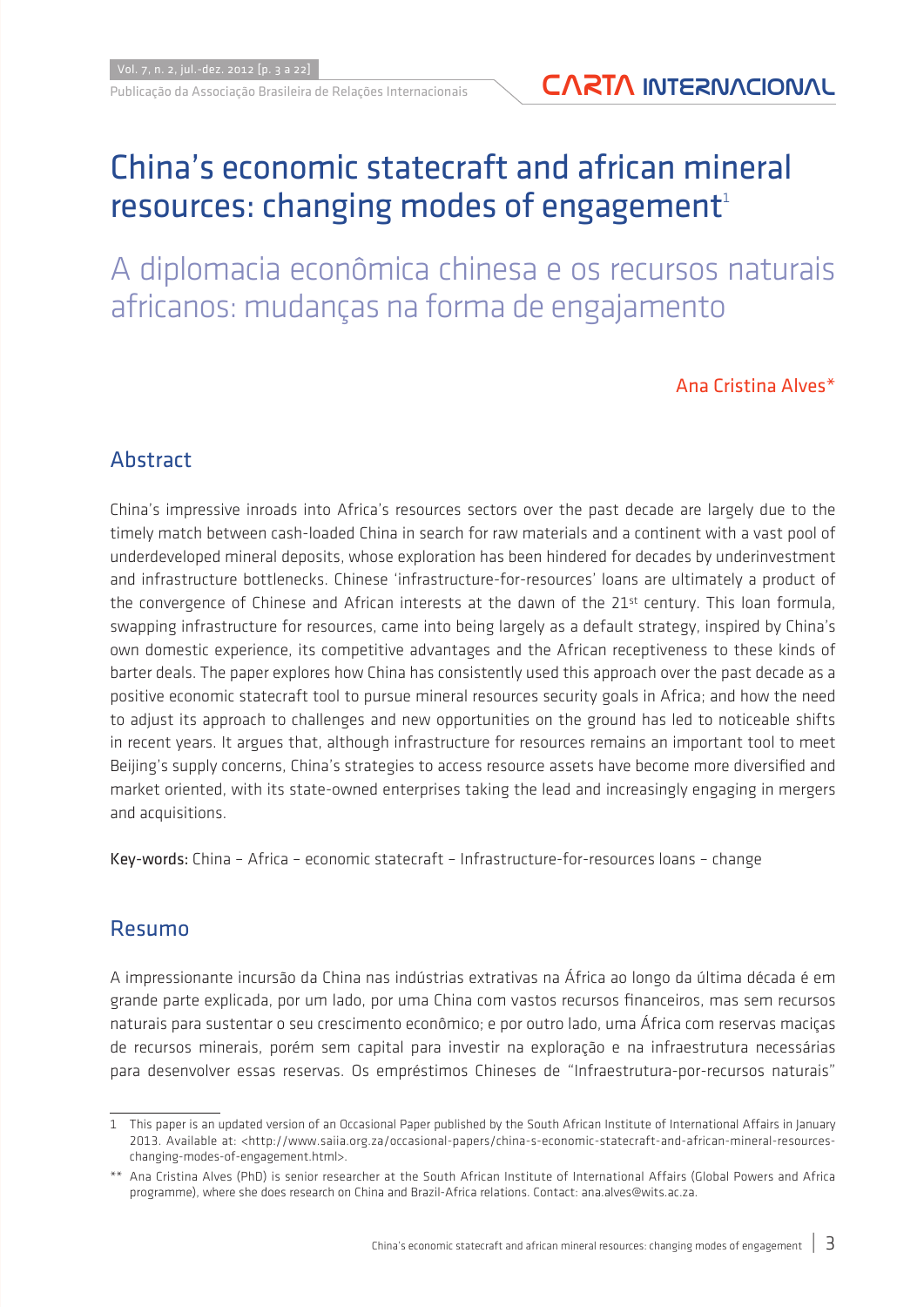são, em última análise um produto desta convergência de interesses na alvorada do século XXI. Este modelo de empréstimo, com base na troca de infraestrutura por acesso a recursos minerais, é largamente fundamentada na experiência doméstica da própria China, em suas vantagens competitivas e na abertura dos governos Africano para este tipo de permuta. Este artigo analisa a utilização deste instrumento de diplomacia econômica pela China ao longo da última década na prossecução dos seus interesses de segurança energética e mineral na África, bem como o ajustamento desta abordagem aos desafios e novas oportunidades que emergiram nos últimos anos as quais conduziram a mudanças perceptíveis nesta estratégia. A autora argumenta que, apesar dos empréstimos infraestrutura por recursos continuarem a ser uma importante ferramenta para atender às preocupações de Pequim com o abastecimento continuado (sobretudo de petróleo), as estratégias das companhias estatais Chinesas para acessar ativos petrolíferos e minerais tornaram-se mais autônomas, com as suas empresas estatais a envolverem-se crescentemente em fusões e aquisições.

Palavras-chave: China – África – Diplomacia Econômica – Empréstimos de Infrastrutura por recursos naturais – mudança.

#### Introduction

Owing to the sheer size of its domestic demand and production of minerals, China has been a critical player affecting world minerals market since the dawn of the new century. This state of affairs is to a great extent explained by the need to feed its expanding industrial output, in particular, steel, electrical wire, cable, infrastructure, telecommunications and electronics industries.

China is a leading producer of a wide range of minerals, such as aluminium, cement, coal, copper, gold, iron and steel, lead, manganese, rare earths, silver, tin, tungsten, and zinc; and ranks among the world's top producers of many other mineral commodities. Nonetheless, its demand for a number of strategic minerals – including chromium, cobalt, copper, iron ore, manganese, nickel, petroleum, platinum group metals and potash – largely outstrips domestic supply. As a result, Beijing is currently a net importer of these minerals (Tse 2012). China's external reliance on mineral metals is expanding fast even in commodities in which it is a leading producer, such as tin (of which China became a net importer in 2008) and lead (of which China has been a net importer since 2009). Oil is, however, China's largest external reliance, as it is the world's secondlargest oil consumer and importer after the US. Even though new oil findings in China's offshore are expected to offset some of the decline registered in its mature onshore fields, its imports are expected to continue growing in coming years owing to expanding domestic demand. At present over half of China's oil consumption is met by imports (U.S. 2012).

China's foreign trade structure illustrates this liability well. One of the most notable changing traits in its foreign trade over the past decade has been the increasing share of minerals in its global imports. In 2010 mineral commodities accounted for 64% of China's imports, totalling \$375 billion up from \$40 billion a decade ago (WTO 2012). In order to minimise its increasing vulnerability, Beijing has pursued a strategy of diversifying its supply sources, as shown in Table 1. Although Asia and the Middle East still account for a significant share of China's mineral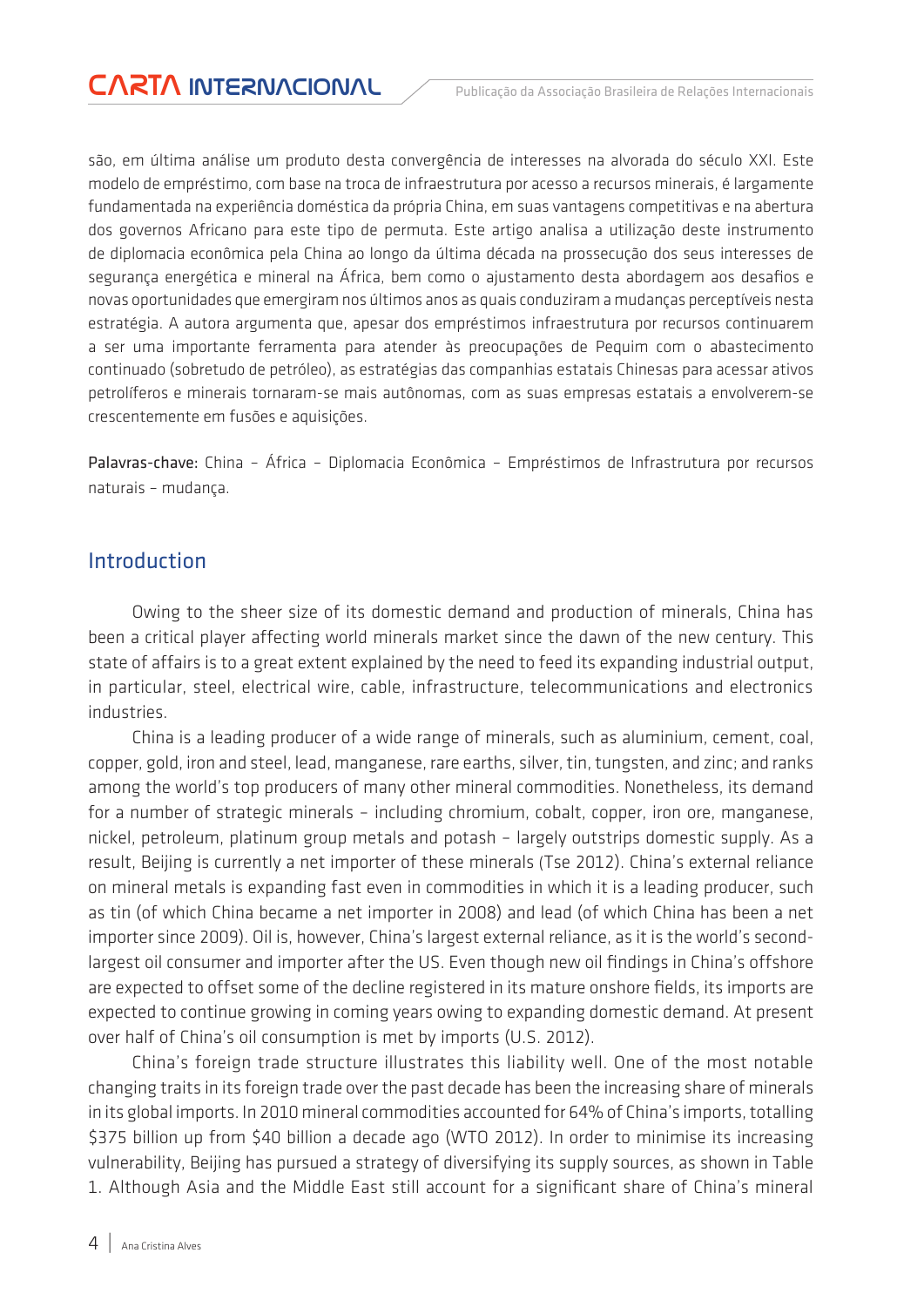commodities supply, its imports from other resource-rich regions have expanded a lot faster in recent years. Africa's share in China's minerals imports has increased 14 times over the past decade, representing one of the fastest growth rates.

|                                          | 2000  | 2004  | 2008   | 2010   |
|------------------------------------------|-------|-------|--------|--------|
| South and Central America                | 1.89  | 8.80  | 39.88  | 54.38  |
| Africa                                   | 4.21  | 12.31 | 49.49  | 57.31  |
| Commonwealth of Independent States (CIS) | 2.60  | 7.00  | 22.57  | 29.04  |
| <b>Middle East</b>                       | 8.85  | 17.74 | 72.22  | 71.70  |
| Asia                                     | 13.18 | 33.84 | 102.90 | 130.04 |
| Rest of world                            | 3.21  | 9.81  | 19.82  | 32.17  |
| Total                                    | 33.94 | 89.5  | 306.88 | 374.64 |

#### Table 1 – China's fuel and mineral imports by region (\$ billion)

Source: WTO, 'International Trade Statistics', various years, merchandise trade by product, region and major trading partner – China.

Along with supply diversification, in recent years the world has seen a steady expansion of China's equity shares in overseas mineral resources markets where these commodities abound, its assets now spanning from neighbouring Central Asia, Southeast Asia and Australasia to faraway regions, such as Africa and South America. According to A Capital Dragon Index, 51% of the \$68 billion of Chinese outward direct investment (ODI) in 2011 targeted natural resources (A Capital Dragon Index 2011). Acquiring production assets and reserves abroad plays a key role, not only as a means to ensure a steady supply in the long run, but also to have a greater say in future market developments upon which China is becoming increasingly dependent. This strategy has been particularly evident in Africa and South America, where the footprint of Chinese mining and oil SOEs has expanded significantly over the past decade<sup>2</sup>.

Ensuring a steady supply of non-renewable resources in the current global context is, however, a daunting task. The fast-expanding gap between ever-growing global consumption and finite mineral resources has fuelled fierce competition for supplies, leading to skyrocketing prices. Moreover, increasing supply uncertainty owing to a greater reliance on supply markets historically plagued by political instability, manipulation, terrorism, and nationalisation policies. In this framework, it comes as no surprise that mineral commodities rapidly climbed to the top of China's foreign policy agenda, as it constitutes one of its major external liabilities.

#### Africa's bounty

For decades Africa's mineral resources remained underexplored owing to a variety of reasons, including low commodity prices, lack of investment, poor infrastructure, geographical obstacles and political instability. Gradual stabilisation of the continent over the past decade and the concomitant surge in demand for mineral commodities driven by emerging economies

<sup>2</sup> Although Chinese companies have also acquired a significant mineral portfolio in South America (in Chile, Peru, Bolivia, Venezuela and, more recently, important oil equity in Brazil), the penetration of this market proceeded at a slower pace throughout most of the decade and followed a different pattern, which is why it falls out of the scope of this analysis.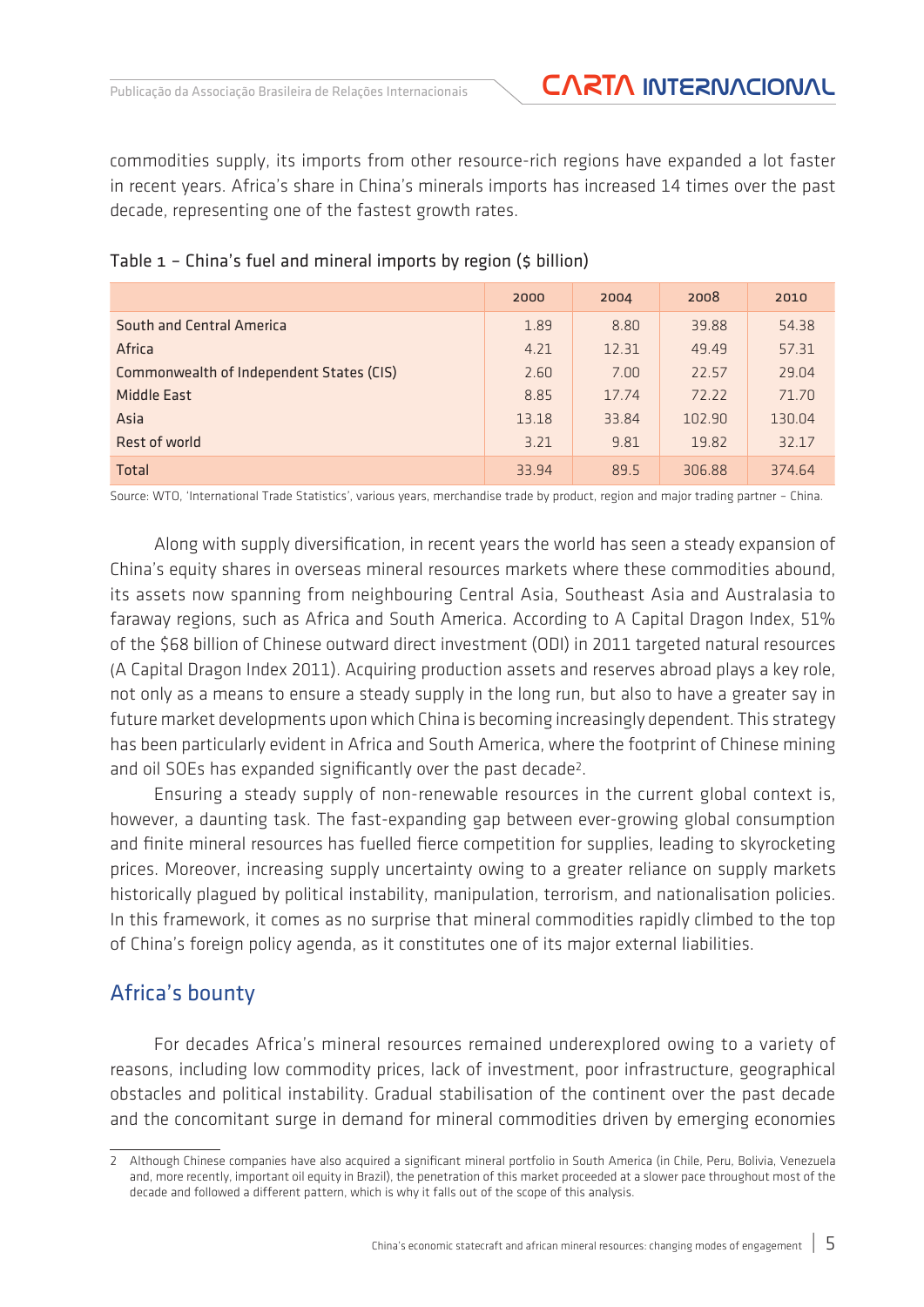prompted a renewed interest on the African continent. Africa's resource bounty plays a key role in this surge of foreign direct investment (FDI) to the region, a trend that is expected to continue in coming years, as demand from emerging economies is forecasted to remain high. According to Ernst and Young, Africa's FDI is expected to reach \$150 billion by 2015, up from \$85 billion in 2010 (Ernst e Young 2011).

With investment pouring in, the true dimension of Africa's mineral reserves has also become better known. As of 2011 Africa accounted for 8% of global known oil deposits. Africa boasts one of the fastest regional growth rates in oil reserves, which have doubled in the past two decades. The largest reserves are located in Libya (47.1 billion barrels), Nigeria (37.2 billion barrels), Angola (13.5 billion barrels) and Algeria (12.2 billion barrels). In terms of production, Africa is the third-largest regional producer, with a world total share of 10.4%. The country ranking changes a bit with Nigeria as the main African oil producer (2.5 million barrels per day or bpd), followed by Angola (1.8 million bpd), Algeria (1.7 million bpd) and Egypt (750 thousand bpd)<sup>3</sup>. In addition, a number of new oil producers have surfaced in recent years - namely Ghana, Niger, Chad and Uganda – with a few more in the making (including Ethiopia, Somalia and Niger). Furthermore, massive natural gas reservoirs have been discovered off the Eastern coast of the continent, as well as large coal deposits in Mozambique, and huge uranium reserves in Namibia and Niger.

This picture is further complemented by Africa's endowment in non-fuel minerals, in which Southern Africa appears as a prize. South Africa and Zimbabwe are leading producers of platinum. South Africa is also a leading producer of manganese (with 75% of the world's reserve base) and holds massive deposits of gold, copper and nickel, among others. The Copperbelt Region, spanning across Zambia, the Democratic Republic of Congo (DRC) and Angola, holds vast deposits of copper and cobalt. Africa also has large untapped iron ore deposits, predominantly located in West Africa and scattered across a number of countries, namely Gabon, Guinea, Liberia and Sierra Leone.

In this context, it comes as no surprise that Chinese oil and mining SOEs have acquired numerous oil and mining assets on the continent over the past decade. Currently China has oil equity in Sudan (where the China National Petroleum Corporation or CNPC has a dominant position in the sector) and in a number of other key oil-producing countries, including Angola, Equatorial Guinea, Ethiopia, Gabon, Chad, Uganda and Libya. Chinese national oil companies (NOCs) are also prospecting for oil in several other African countries (namely Niger, Tanzania, Ethiopia, and São Tomé & Príncipe). Further, Chinese mining companies have made significant inroads into a number of African countries, including Guinea, Liberia, the DRC, Zambia, Zimbabwe and South Africa.

A significant part of these assets have been directly or indirectly secured through the extension of concessional loans for infrastructure. Throughout the past decade China has made extensive use of this type of *economic statecraft* to secure long-term supply and access to resources assets.

<sup>3</sup> All figures in this paragraph are according to the workbook of *BP Statistical Review of Energy 2012*. Available at: <http://www.bp.com/statisticalreview, accessed 15 July 2012>.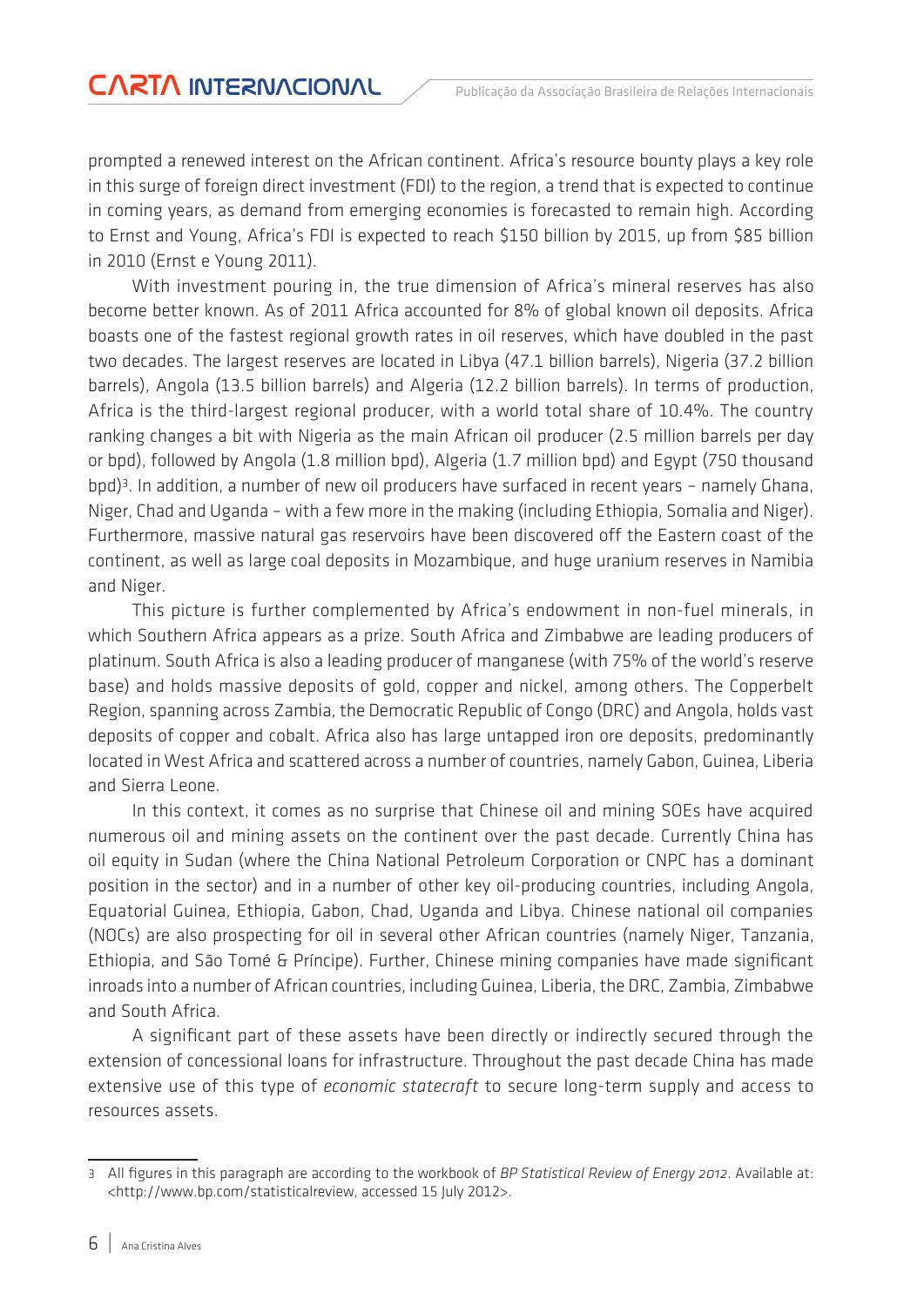#### China's foreign aid, economic statecraft and African mineral resources

Economic statecraft can be defined as 'the use of economic instruments by a government to influence the behavior of another state', and often involves the use of sanctions or inducements (Blanchard, Mansfield and Ripsman 2000). Negative economic statecraft involves the use of economic sanctions, coercion or punishment (known as 'sticks', i.e. trade or investment restrictions, financial sanctions, and assets seizure) to interfere with the economy of the target, so as to force a change in its behaviour. Positive economic statecraft, on the other hand, involves the extension of economic incentives or rewards (known as 'carrots', i.e. trade and investment promotion, financial incentives, and technology transfer) in return for compliance with more diverse foreign policy goals.

The People's Republic of China (PRC) does not have a record of making use of negative economic statecraft tools, either in bilateral or multilateral relations. Since its accession to the UN Security Council (UNSC) in 1971, it has typically abstained from voting on economic sanctions resolutions. On the other hand, Beijing has made frequent use of economic inducements in pursuing its foreign policy goals since the founding of the PRC.

A significant part of Chinese positive economic statecraft falls under the category that Beijing officially designates as foreign aid (PRC 2011). Chinese foreign aid dates back to the early days of the PRC in the 1950s, when Beijing started channelling economic aid and technical assistance to communist countries (first to Vietnam and North Korea and then to newly independent African countries) seeking political allegiance. Unlike North-South co-operation, from the outset Chinese aid has had a very distinctive pragmatic nature rooted in the core principles of equality, non-conditionality, common development and mutual benefit. Chinese aid assumes many different forms, including technical co-operation, human resource development, medical aid, emergency humanitarian aid, overseas volunteer programmes, debt relief and financial aid. Chinese authorities presently distinguish between three types of financial aid: grants, interestfree loans and concessional loans (PRC 2011). The first two are sourced from China's state finances, whereas the last is provided by the Export-Import Bank of China (China Exim Bank)4.

In the past, concessional loans for infrastructure have been used by China as a foreign policy instrument (e.g. the Tazara railway), with overall positive outcome for China's political aims in Africa in the 1960s and 1970s. After a long break, the use of concessional loans as a foreign policy instrument resurfaced in the late 1990s (Hubbard 2007). Unlike the 1970s, the goals behind this type of economic inducement are now primarily economic.

Even though China Exim Bank's concessional loans also target industry, resources development and agriculture, they are primarily earmarked for infrastructure construction. Evidence suggests that a substantial part of concessional loans have been used by China as a positive economic statecraft vehicle to access resources (such as oil, minerals and other commodities), hence the name 'infrastructure-for-resources' deals.

<sup>4</sup> China Exim Bank was created in 1994. It is fully owned by the Chinese government, and is under the direct leadership of the State Council. It plays an important role in promoting foreign trade and economic co-operation, acting as a key channel of policy that finances the Chinese import and export of mechanical and electronic products, equipment and technologies, and in undertaking offshore construction contracts and overseas investment projects by Chinese companies.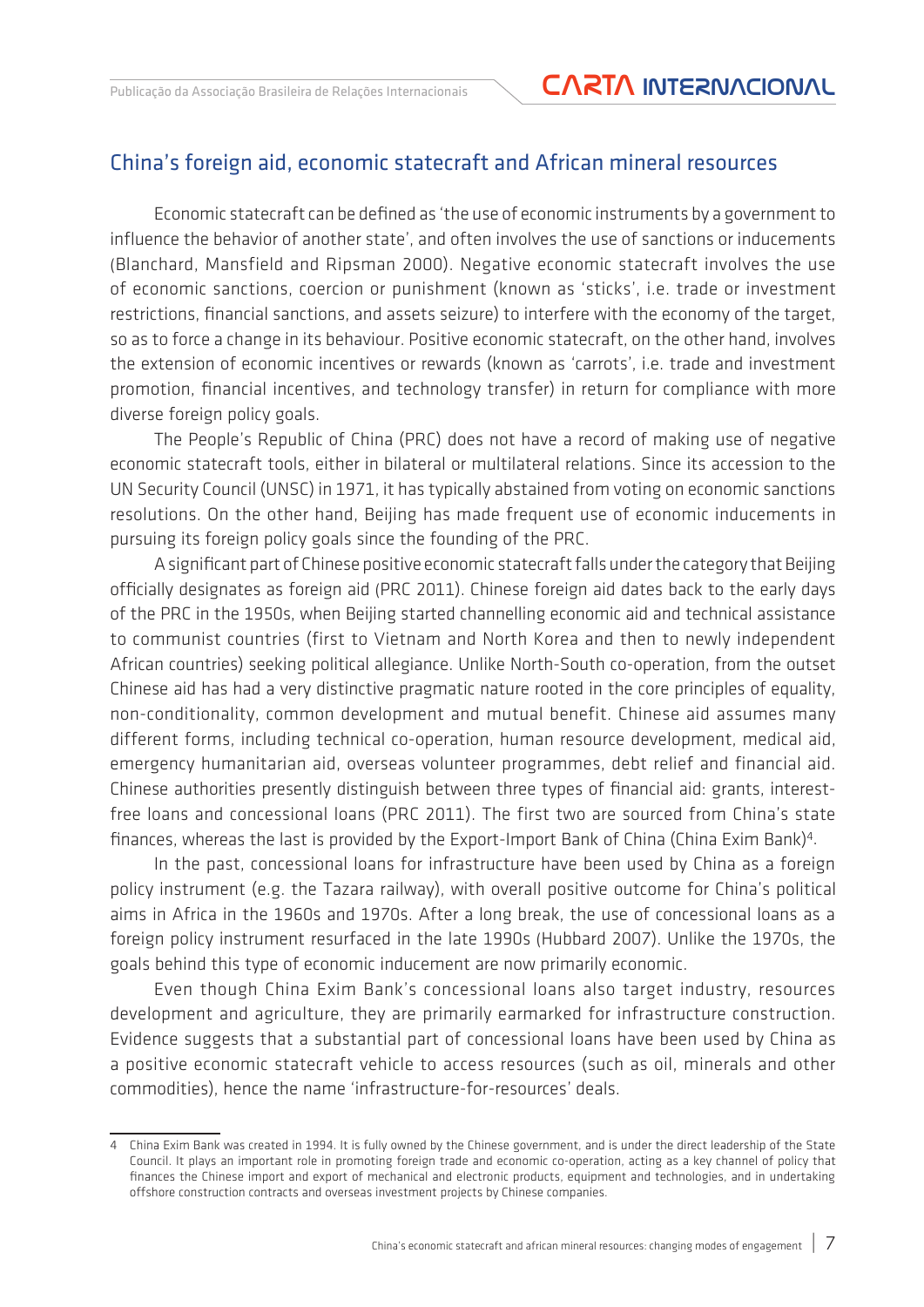### Unpacking China's infrastructure-for-resources loans

In general terms, this type of loan is rooted in two legal instruments: a framework cooperation agreement signed by the two governments stating the general terms (volume, purpose, interest rate and maturity) and a loan agreement signed by China Exim Bank and the borrower. What makes these loans concessional is that their interest rate (at 1.5% to 3%) is below the benchmark of the People's Bank of China, with the difference being subsidised by the central government. The reimbursement period is relatively long (up to 15-20 years, including a 5-7 years' grace period) (PRC 2011). Working as an export credit facility, these credit lines are tied to the procurement of services, goods and labour in China (minimum of 50%), usually leaving only a small margin for local content in the target country. The capital never actually leaves China. It is administered on a project basis through the borrower's account with China Exim Bank, and payments are made directly to Chinese contractors after concluding the construction project.

Meaningfully, although only 9% of these loans have targeted resources development, there is a clear geographic overlap between China's infrastructure commitments and its resource investments in Africa. Up to 2008, China had infrastructure finance commitments in 35 countries across sub-Saharan Africa. Three of these countries (Nigeria 34%, Angola 20% and Sudan 8%) alone account for nearly two-thirds of the total value of China's infrastructure financial commitments on the continent (Foster 2008).

Often, these loans are secured by resources. The main reason for this is that China's concessional loans require a sovereign guarantee, which is largely problematic in developing countries owing to their low creditworthiness. In resource-rich countries, China has solved this by locking proceeds from the sale of oil or mining from the borrowing country to secure the loan. In most cases, this locked revenue originates from the sale of the specified commodity to a Chinese SOE. In most cases (e.g. Angola), the borrowing country resource parastatal has been placed as the guarantor of the loan. Although most contracts refer to a given volume of oil or mining to service the loan, it is agreed that this figure will in fact fluctuate according to the moods of market prices, which may imply adjustments to the term of the loan<sup>5</sup>.

#### Infrastructure-for-resources loans in Africa

It should be noted that commodity-secured financing in Africa is by no means a Chinese invention. This mechanism dates back to the early and mid-1990s, to a large extent motivated by the African context of capital shortage and low creditworthiness of most countries but strong background as commodities exporters. This formula was first developed in London by a plethora of Western private banking institutions (British, French, Dutch and later South African) to mitigate the risk of lending to resource-rich African governments (e.g. Angola) or in funding the development of specific mining projects on the continent (e.g. the Lumwana copper mine in Zambia and the Golden Pride gold mine in Tanzania)<sup>6</sup>. A number of public banking institutions

<sup>5</sup> Personal interview, Angolan oil sector expert, Luanda, Angola, 1 February 2011.

<sup>6</sup> For a detailed study on commodity-backed finance in Africa, see JBIC London Office (2006).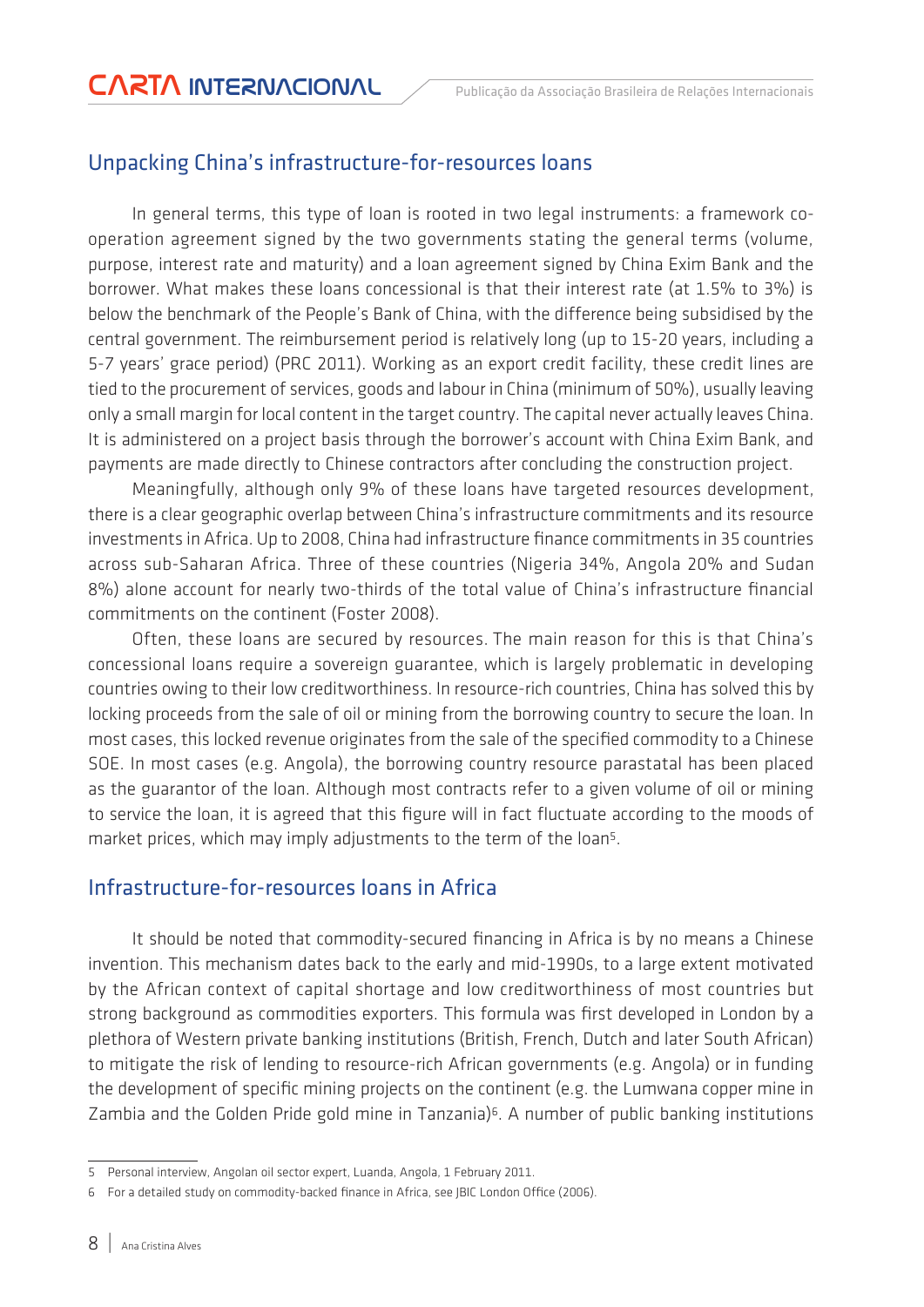have also adopted this financing model in Africa. This is the case with the Brazilian Development Bank (BNDES), which has as a similar credit facility with Angola, and is seeking to extend this financing model to Mozambique (coal) and Ghana (oil)7.

The key difference in China's model is that the financing mechanism is entirely a state set-up, knitting together the government in Beijing, its policy banks and resources SOEs. Additionally, although standard commodity-backed finance loans are secured against mining or oil exports regardless of the off-taker or final destination, in China's model they are either secured by oil exports to China or, if a mining deal, the off-taker is normally a Chinese company. Furthermore, Chinese resource companies' penetration in Africa appears to be associated closely with the extension of this type of loan in a number of cases.

If one looks at the evolving patterns of China's infrastructure-for-resources loans in Africa throughout the past decade, two different periods seem to emerge, clearly separated by the advent of the global economic crisis in late 2008.

#### Infrastructure-for-resources deals before the onset of global economic crisis

The first countries to receive infrastructure-for-resources loans were oil-rich countries, namely Angola, Sudan and Nigeria. The blue print of these infrastructure-for-resources loans was carved out in Angola in 2004. The deal included a loan of \$2 billion (a second batch of \$2.5 billion was extended in 2007) by China Exim Bank for infrastructure development listed in Luanda's public works budget. This loan was to be repaid with the proceeds of oil sales from Sonangol (the Angolan national oil company) to a Chinese company, UNIPEC (China Petroleum & Chemical Corporation, or Sinopec, trading). Even though the infrastructures to be built with the loan (such as water and electricity supply, transportation and housing) were not directly related with the oil industry, which is located largely offshore, the deal undoubtedly paved the way for Sinopec to enter Angola's oil sector. Tellingly, Sinopec acquired its first equity stake in the Angolan oil industry that same year. The asset in question (50% of Block 18) was being sold by Shell to the Indian ONGC, when Sonangol decided to exercise its right of first refusal and sell it instead to a joint venture (JV), Sonangol-Sinopec International, which it had established in the meanwhile with Sinopec (Alves 2010).

Under the leadership of Olusegun Obasanjo (1999-2007), Nigeria also embraced Chinese infrastructure-for-oil deals, reportedly totalling \$12 billion<sup>8</sup>. Chinese NOCs (the CNPC, China National Offshore Oil Corporation or CNOOC, and Sinopec) obtained access to their first stakes in the Nigerian oil industry in exchange for engaging in major infrastructure projects. These included the rehabilitation of Kaduna oil refinery (\$2 billion) by the CNPC, the Lagos-Kano 1 350 km railway and Mambilla hydroelectric station, with funding from China Exim Bank (\$2.5 billion) partly backed by Nigerian oil blocks9.

<sup>7</sup> Personal interview, BNDES International Department, Rio de Janeiro, Brazil, 23 may. 2012.

<sup>8</sup> Personal interview, China Exim Bank representative, Beijing, China, 26 August 2009.

<sup>9</sup> For a detailed study on China's engagement in Nigeria, see Mthembu-Salter (2009).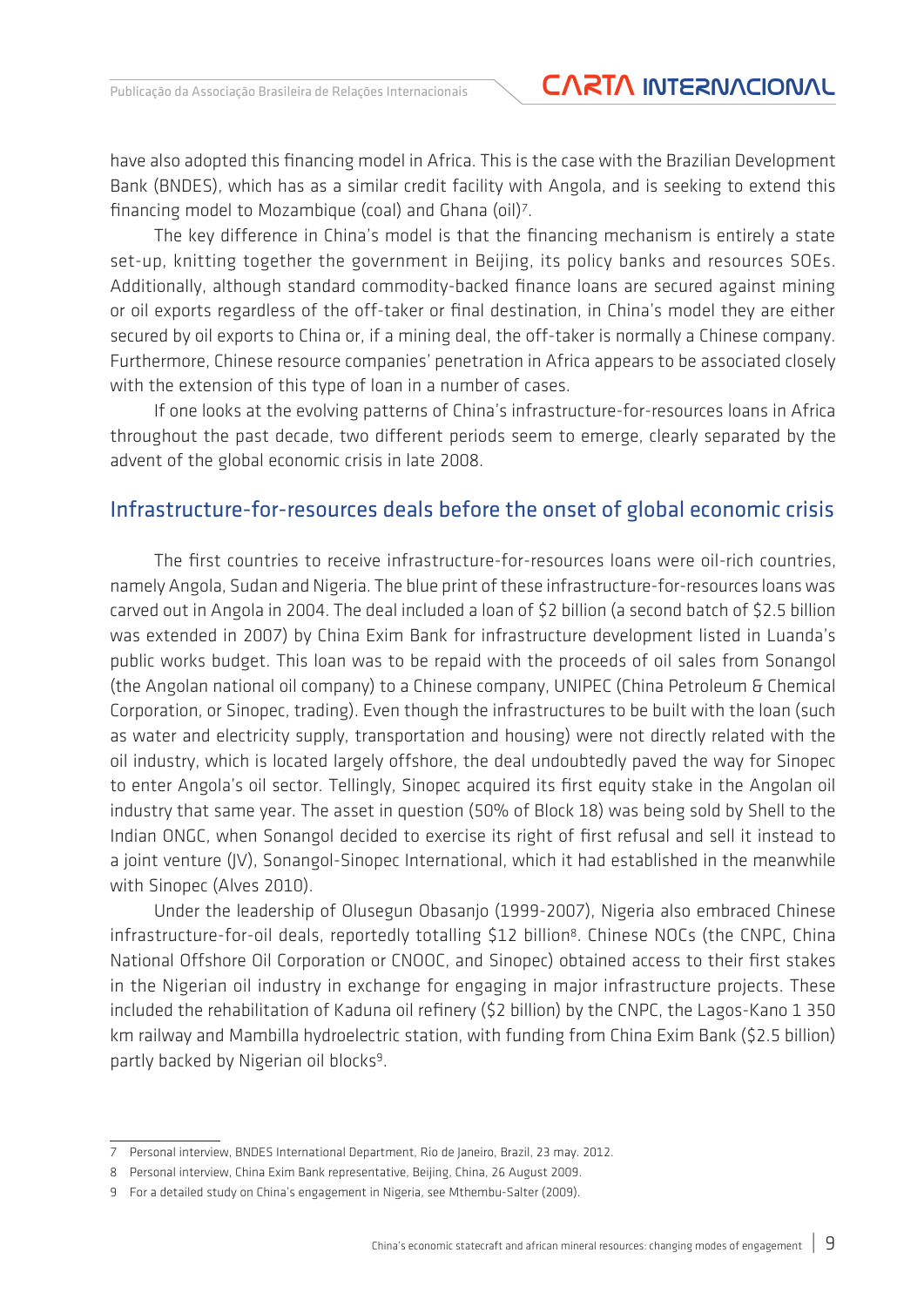Only at a later stage did China begin its outreach to minerals producers based on similar package deals aimed at funding mining projects (greenfield) and related infrastructures in exchange for mining concessions and minerals supply. The largest ones were signed with Gabon and the DRC.

In 2006 the Gabonese government granted a Chinese consortium led by a construction company (China National Machinery and Equipment Corporation, CMEC) the right to develop Belinga mine, allegedly containing one of the largest-known untapped deposit of iron ore in the world<sup>10</sup>. The \$3 billion deal, to be financed by China Exim Bank and to be repaid with revenue from the exploration of Belinga mine, includes the construction of a new 560 km railway line linking Belinga to the Transgabonais, a deepwater mining harbour at Santa Clara, a hydroelectric dam and a steel mill in exchange for exploration rights through the establishment of a JV (Compagnie Minière du Belinga, COMIBEL) in which the Chinese own 75% plus the off-taker rights.

In September 2007 China signed a similar deal with the DRC. The initial \$5 billion loan was increased to \$9 billion in January 2008. Under the agreement, \$6 billion would be allocated in the first phase to the rehabilitation and construction of infrastructure and \$3 billion to mining exploration. The projects include a 3.400 km highway, a 3.200 km railway linking Katanga's mining province to Matadi port in the Congo River estuary, 31 hospitals, 145 health centres, two universities and 5.000 housing units (Bavier <sup>2007)</sup>. A JV named Sicomines was set up between the Congolese state miner, Gecamines, Sinohydro and the China Railway Engineering Corporation (CREC). The JV, 68% owned by the Chinese part, will undertake the infrastructure and the development of two mining concessions (copper and cobalt) in Katanga province (Bavier 2008). The loan is to be repaid with revenue obtained from the exploration of these concessions.

It is interesting to note that whereas infrastructure-for-mining deals gave Chinese SOEs direct access to mining assets (e.g. the DRC and Gabon), in infrastructure-for-oil loans oil equity was not part of the deal but was acquired in parallel (e.g. Angola and Nigeria). This has produced some confusion among analysts. In the first case, the loan is structured around the development of a specific mining project that entails the construction of supporting infrastructure. As part of the deal, a designated Chinese SOE assumes a dominant shareholding position, normally in a JV with a parastatal from the borrowing government. In most cases, the Chinese partner also retains the off-taker rights, considering that the proceeds from that sale are to be used to service the loan, mitigating by these means the repayment risks.

In the second case, following commodity-secured financing market practices, Chinese loans for infrastructure that are not linked to mineral assets exploration have targeted primarily oil-rich countries with an established producing capacity. These loans are often secured against oil exports to China from blocks that are already on-stream. Although no access to oil equity was included in the loan contracts, in most cases Chinese NOCs acquired assets in parallel to these deals, often benefiting from receiving government's favour, sparing them from having to compete directly with the more experienced and much better equipped (in terms of technology and expertise) international resource companies.

<sup>10</sup> For a detailed study on China's engagement in Gabon, see Dittgen (2008), Alves (2008).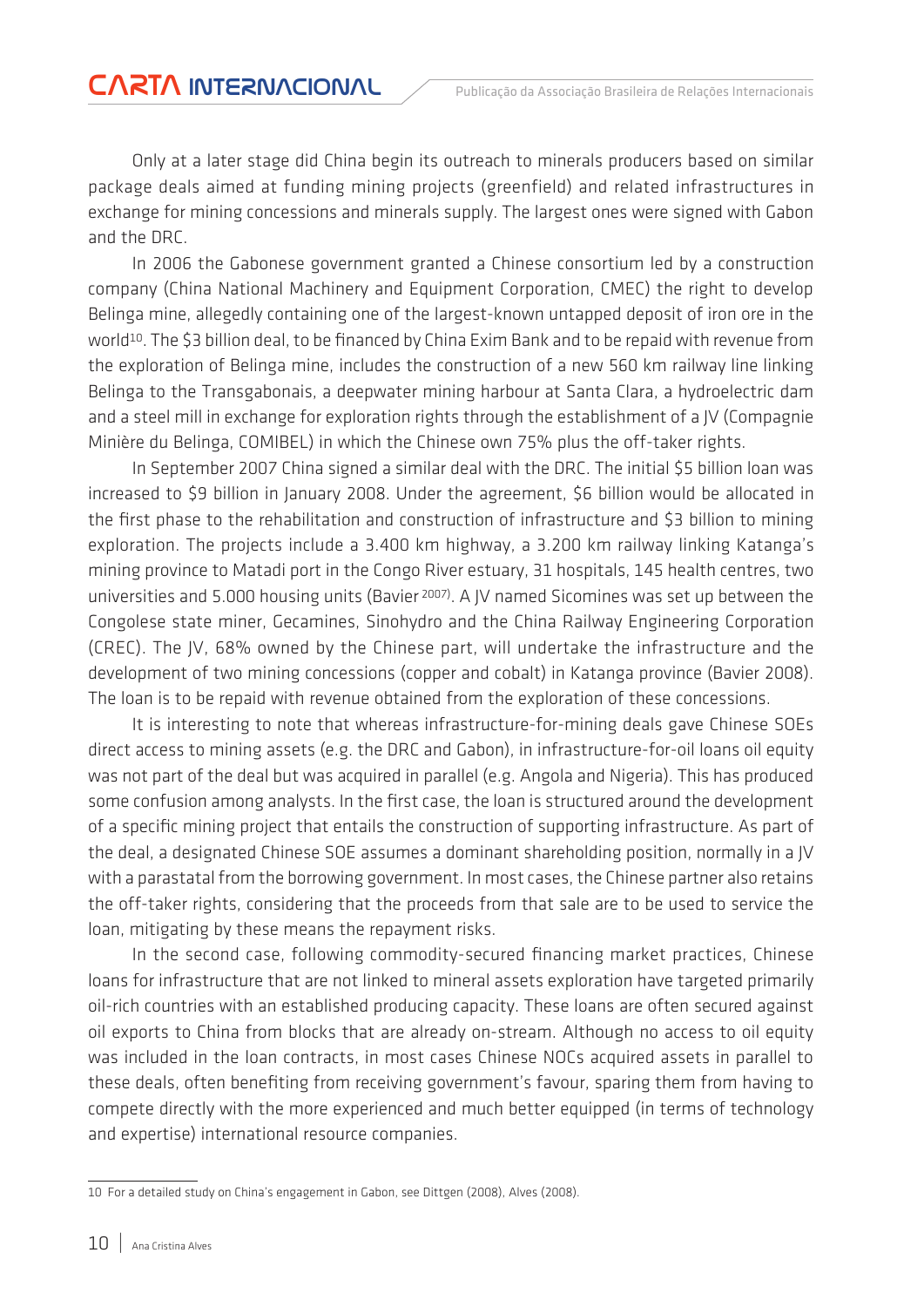However, although China's eagerness to provide cheaper and unconditional loans and willingness to embrace large infrastructure projects neglected by Western donors has represented a valuable competitive advantage for Chinese companies in Africa (helping to offset their latecomer status on the continent), it has not always produced the desired outcome.

This is the case with the DRC, where project development has been delayed by traditional donors' pressure to renegotiate the contract, which had the loan reviewed and reduced to \$6 billion in 2009 under Kinshasa's request <sup>11.</sup> Currently the new contract signed in 2009 is only partially under implementation, as the bulk of the loan is yet to be released, pending approval by the relevant authorities on both sides<sup>12</sup>. In Gabon, the Belinga project has been postponed repeatedly due to persistent disagreements (regarding labour and environmental issues) and calls for renegotiation of the contract, perceived by civil society as too favourable to China. The global commodity price volatility and the changing domestic political context (with Omar Bongo's death) have also added new risks and costs for the Chinese (Dittgen 2011). As of late 2012, rumours have been circulating in the media that Ali Bongo has been courting BHP Billiton and Vale to take over the project (Agence France Press 2012).

Lastly, in Nigeria, most Chinese oil exploration contracts awarded by Obasanjo and loans signed under his rule were frozen by his successor, Umaru Musa Yar'Adua, immediately after the elections in 2007, followed by an ongoing review of the Nigerian oil industry regulatory framework. The experience in Nigeria's oil sector has exposed the vulnerability of Chinese intragovernmental approach to regime change. Even in countries where the same regime remains in power, such as Angola and Sudan, China's oil interests in these countries have been affected by other problems (including a souring of relations with Sonangol in Angola and South Sudan independence).

### Infrastructure-for-resources loans within the global economic crisis framework

The difficulties discussed and the volatility in commodities markets deriving from the onset of the global economic crisis at the end of 2008 coincided with a temporary halt in largescale infrastructure-for-resources lending. That no large credit lines were extended by China to African countries in 2009 and 2010 (contrasting with the massive loans that China extended to NOCs in Brazil, Russia and Kazakhstan in this same period) suggests that Beijing took a step back to evaluate the situation here. However, mounting financing difficulties of some resourcerich African countries in the context of the global economic crisis compelled its leaders to knock at China's door for funding. It is in this context that a new batch of infrastructure-for-resources loans was announced in 2011 and 2012. A number of shifts are, however, noticeable as regards the general pattern of previous loans.

<sup>11</sup> Personal interview, China Exim Bank representative, Beijing, China, 26 aug. 2009*.*

<sup>12</sup> For more detail, see Jansson (2011).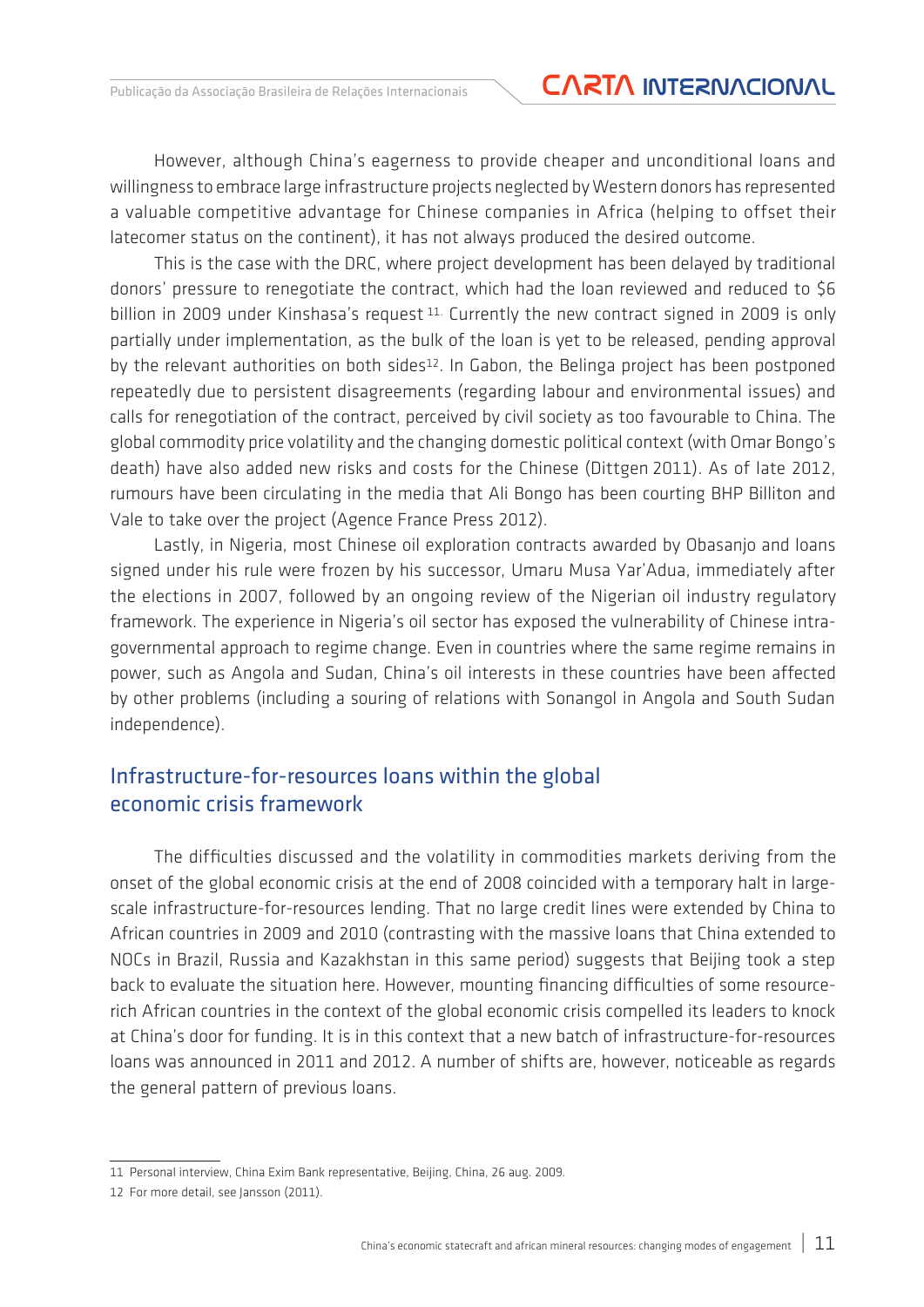| Country    | Guaranty | Main funded projects                           | Pledged concessional loan                                                            | Year and bank                                                               |
|------------|----------|------------------------------------------------|--------------------------------------------------------------------------------------|-----------------------------------------------------------------------------|
| Nigeria    | Oil      | General infrastructure                         | \$3 bh                                                                               | 2012 China Development<br>Bank (CDB)/China Exim<br>Bank (under negotiation) |
| Angola     | Oil      | General infrastructure                         | \$3 bh                                                                               | 2011 China Exim Bank                                                        |
| Ghana      | Oil      | General infrastructure                         | \$3 bh                                                                               | 2011 CDB                                                                    |
| Angola     | Oil      | General infrastructure                         | $$2.5$ bn<br>$$2$ bn                                                                 | 2007 China Exim Bank<br>2004 China Exim Bank                                |
| <b>DRC</b> | Cobalt   | Mine development and<br>related infrastructure | $$5$ bn<br>(extended to \$9 bn in January 2008,<br>reduced to \$6 bn in August 2009) | 2007 China Exim Bank                                                        |
| Gabon      | Iron ore | Mine development and<br>related infrastructure | \$3 bh                                                                               | 2006 China Exim Bank                                                        |

|  |  |  | Table 2 - China's major resources-for-infrastructure loans (pledged), 2006-2012 |  |  |  |
|--|--|--|---------------------------------------------------------------------------------|--|--|--|
|--|--|--|---------------------------------------------------------------------------------|--|--|--|

Source: CRS (Congressional Research Service) (2009)

The same year that Ghana became an oil-producing country in 2010, Accra signed a loan agreement of \$3 billion with the CDB, the repayment of which will be secured by oil sales. It should be noted that in 2007, before the oil bonanza, China Exim Bank had already extended a similar credit facility to this country in the form of \$292 million to fund a hydroelectric project, which was to be repaid with proceeds from cocoa exports. After a fierce domestic discussion, the infrastructure-for-oil agreement was finally approved in parliament in August 2011 and the first tranche of \$1 billion was cleared for disbursal in April 2012. This initial batch was to fund the gas infrastructure project linked to the Jubilee field (the onshore-offshore pipeline and the gas processing plant) and the ICT infrastructure for its surveillance (Verma 2011). The remaining \$2 billion, to be disbursed in 2013, was allocated for the development of harbour facilities, railway lines and agriculture projects. Although Chinese oil companies did not obtain any hard assets as collateral, they did enter the sector downstream. Sinopec is building the gas pipelines and in 2012 UNIPEC took charge of the marketing of Ghana's share of crude oil from the Jubilee field – reportedly part of the conditions for the CDB loan (Kunateh 2012).

Further, China Exim Bank is allegedly negotiating an additional \$6 billion credit facility with Ghana for social infrastructure (including roads, railroads, education, electricity and water supply) (Dzawu 2012), which is also expected to be repaid with future oil revenue. Although these agreements were highly contested by the opposition during the 2012 election campaign (Wallis and Barber 2012), the election victory for the incumbent president, John Dramani Mahama, suggests that Chinese interests in Ghana will remain on track for the foreseeable future.

In 2011 China Exim Bank extended another \$3 billion infrastructure credit facility to Angola backed by oil. This time, however, it did not produce any collateral assets for Sinopec. The Angolan government, now enjoying a much stronger bargaining position vis-à-vis China (owing to its wide variety of financing sources), made it crystal clear that Chinese access to oil equity stakes in Angola and Chinese loans to Luanda were to be dealt with separately (Alves 2012).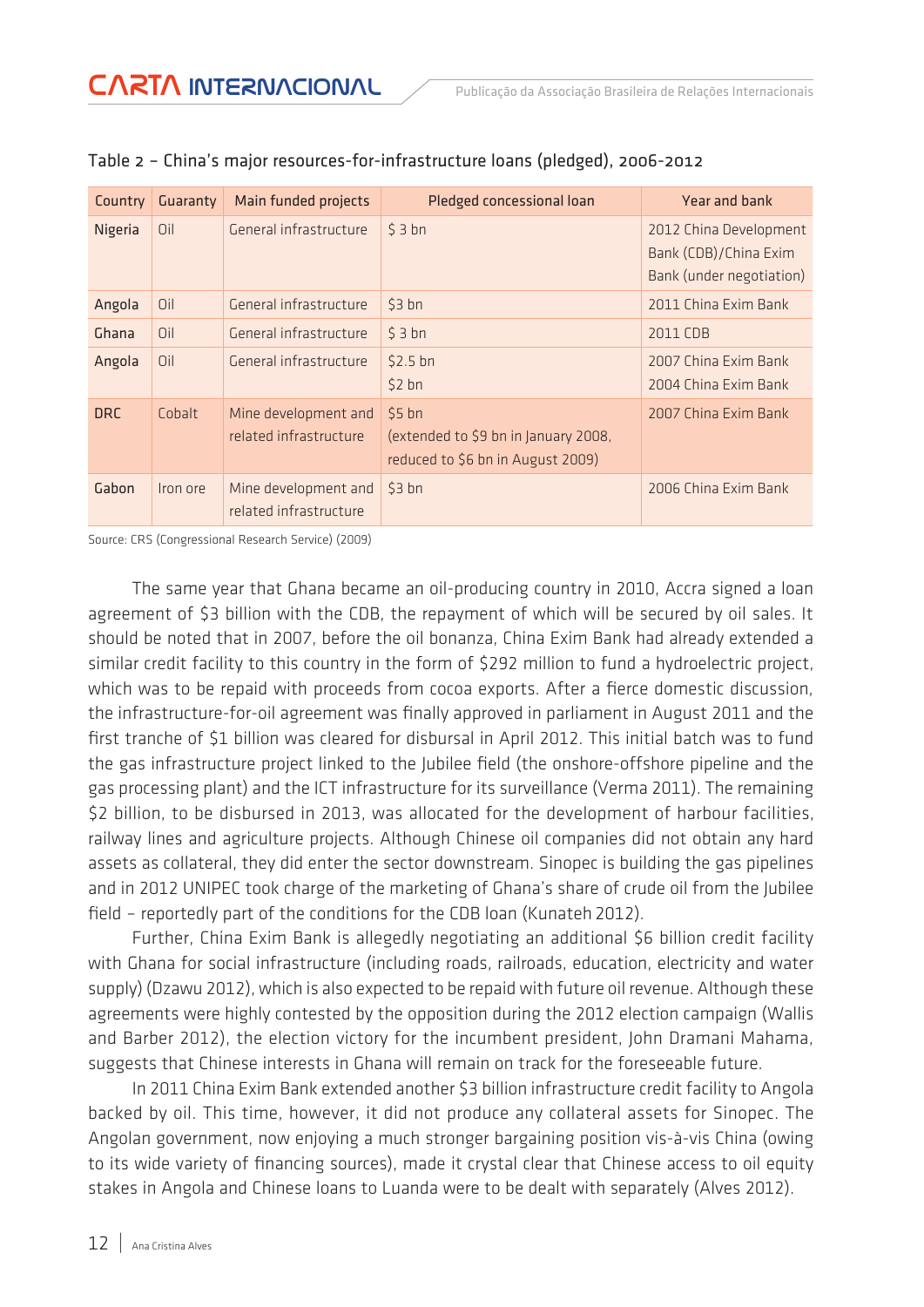## Publicação da Associação Brasileira de Relações Internacionais **CARTA INTERNACIONAL**

Despite the bitter previous experience in Nigeria, it was announced in February 2012 that Lagos was negotiating a \$3 billion loan with China Exim Bank and the CDB for the completion of various projects in the fields of transportation, aviation, education and agriculture (Ahmed 2012). Moreover, in 2011, the Nigeria National Petroleum Company reportedly signed a memorandum of understanding (MoU) with China State Construction Engineering Corporation (CSCEC) for the construction of three greenfield refineries and a petroleum complex. The project investment reportedly amounts to \$28.5 billion and is to be financed by a consortium of Chinese banks. The CSCEC-led consortium is to retain an 80% controlling stake in the projects until costs are recovered (Sharife 2011) Given Nigeria's background, one should expect that both credit facilities, if enacted, will be guaranteed by Nigeria's main revenue source: oil.

A number of other loans are reportedly in the pipeline. In late April 2012, during President Salva Kiir's visit to Beijing, South Sudan announced it was negotiating an \$8 billion loan with China for infrastructure, including road construction, agriculture, hydroelectric plants and telecommunications (Sudan Tribune 2012). The conditions of the loan or the Chinese bank providing the credit line were not disclosed. This announcement, however, was yet to be confirmed by Chinese authorities at the time of publication. Among the countries that have been courting Beijing for infrastructure loans is South Africa. South Africa's Industrial Development Corporation, a state investment agency, is said to be in talks with China for a loan to fund part of its \$12.75 billion infrastructure programme covering the next five years (Reuters 2012), South African oil company, Petro South Africa, is also said to be in talks with Sinopec for the construction of a world-class \$10 billion crude-oil refinery in Port Elizabeth (Roelf 2012).

However, this renewed African appetite for Chinese cheap infrastructure loans represents a double edge sword for Beijing. Chinese loans allegedly under negotiation with East African countries earmarked for contentious dams and irrigation projects in highly volatile border regions (i.e. Lake Turkana) threaten to drag China into African regional conflicts, which would seriously harm its interests in Africa (Bossard 2013).

 It should be noted that over the past decade China has also extended a number of smaller preferential credit lines for infrastructure to many other African states. Among those benefiting are Tanzania (in 2009, \$400 million to build a coal power plant) (Steelguru 2009); Zimbabwe (in 2011, \$700 million for agriculture machinery, medicines and water sanitation) (Dzirutwe 2011); and Mozambique (in 2012, \$300 million to build a ring road around Maputo). Even though these credit lines are not guaranteed by resources supply, one cannot help noting that these countries are also well endowed with natural resources.

If, on the one hand, infrastructure-for-resources loans seem to have been relatively successful throughout the two periods in locking future supplies through the resources-exports guarantee mechanism, on the other hand, it appears that the acquisition of resources assets through this instrument has met with limited success. Most of the equity acquired (directly or as collateral) in the framework of infrastructure-for-resources loans extended before the global economic crisis – namely the oil blocks in Nigeria; the Belinga iron ore project in Gabon; and the cobalt mines in Katanga, the DRC – are yet to start producing, or have been or are about to be lost. The only exception is 50% of Oil Block 18 in Angola acquired by Sinopec as collateral to the 2004 China Exim Bank loan, which is actually among the largest-producing blocks in the country.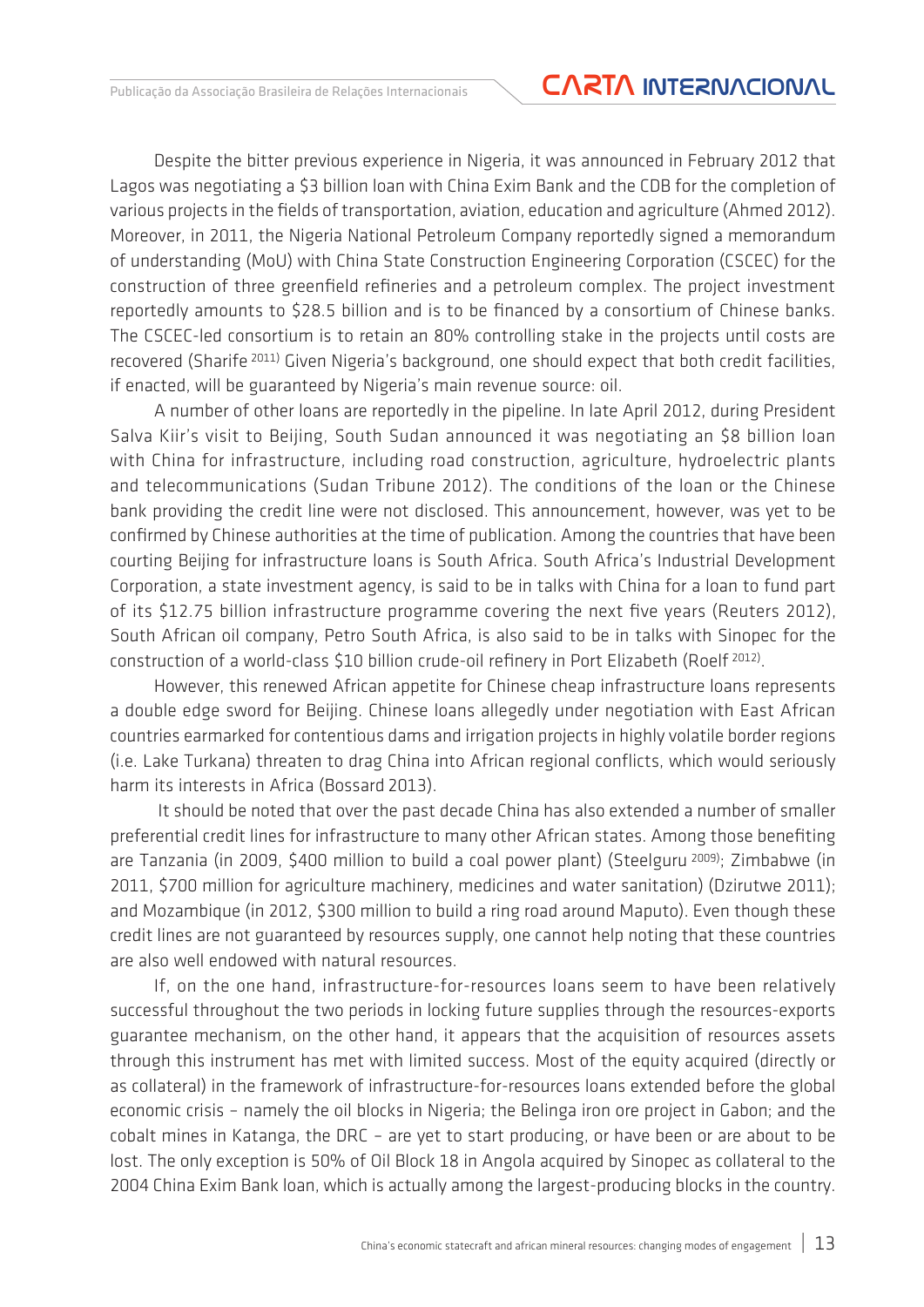As for the second batch of these barter deals, there are a few notable new trends, namely, they have targeted exclusively African oil-rich countries and thus far have not produced a single hard asset (directly or collaterally) for Chinese companies.

### The New Wave: Direct Acquisition

Although Beijing seems to still regard the extension of soft loans to well-endowed African states as a valuable positive economic statecraft instrument in its quest for resources security in Africa, its companies appear to be increasingly confident in venturing out on their own in the continent.

In fact, the assets acquired by Chinese resources companies that do not participate in these deals appear to have been far more consequential. The first resource equity acquired by Chinese SOEs in Africa (the CNPC oil blocks in Sudan in 1996 and China Non-Ferrous Metals Mining Group or CNMC copper mines in Zambia in 1998) were greenfield projects that pre-dated Chinese infrastructure-for-resources loans. Having started their internationalisation prior to the official launching of the 'go out policy', these companies acted on their own without much backing from the Chinese state at the time. However, Beijing's ulterior active involvement in infrastructure funding in both countries has surely contributed to cementing the position of its resources SOEs by enhancing the good will of the governments in Khartoum and Lusaka.

It was not until the onset of the global economic crisis in late 2008 that Chinese resources SOEs managed to access other meaningful assets in Africa – this time mostly through mergers and acquisitions (M&A). Indeed, the crisis opened an unprecedented window of opportunity for Chinese resource companies. In a context of contracting liquidity in international financial markets, Chinese SOEs were well positioned to make the most of their best competitive advantage, namely their unmatched financial capacity, largely rooted in Beijing's massive foreign exchange reserves.

Sinopec's takeover of Addax Petroleum in 2009 was the largest ever overseas successful acquisition by a Chinese company. The acquisition of the Swiss-based company (listed in London and Canada) has given Sinopec access to sizeable oil and gas equity. Proven and probable reserves are estimated at 537 million barrels and annual production at seven million tonnes per year in 2009 (143.000 bpd); with 72% originating from Nigeria, 20% from Gabon and 8% from the Kurdistan region in Iraq (Brunswick Group 2009).

Of the three major Chinese NOCs, CNOOC has been particularly active in attempting to expand its equity in Africa in recent years. Indeed, CNOOC has targeted not only the two largest producers in sub-Saharan Africa (Nigeria and Angola) but also the newest oil-producing countries (Uganda and Ghana), having pursued different strategies. Whereas in Ghana, CNOOC attempted a partnership with the national oil company (Ghana National Petroleum Corporation) to buy the Kosmos 23.5% stake in the Jubilee field<sup>13</sup> (which was declined by Kosmos in March 2011), in Angola it attempted a joint bid with another Chinese NOC (which was blocked by the Angolan government in September 2010). In Nigeria CNOOC has been courting Lagos hoping to benefit

<sup>13</sup> Jubilee field was discovered in June 2007 and has estimated reserves of 1.8 billion barrels. Ghana expects to pump 500.000 barrels of oil a day by 2014. The Cosmos stake was being sold to Exxon (at a cost of \$4 billion) but was blocked by Ghana's government. The government was interested in raising its 13.8% stake but lacked the necessary capital to do so.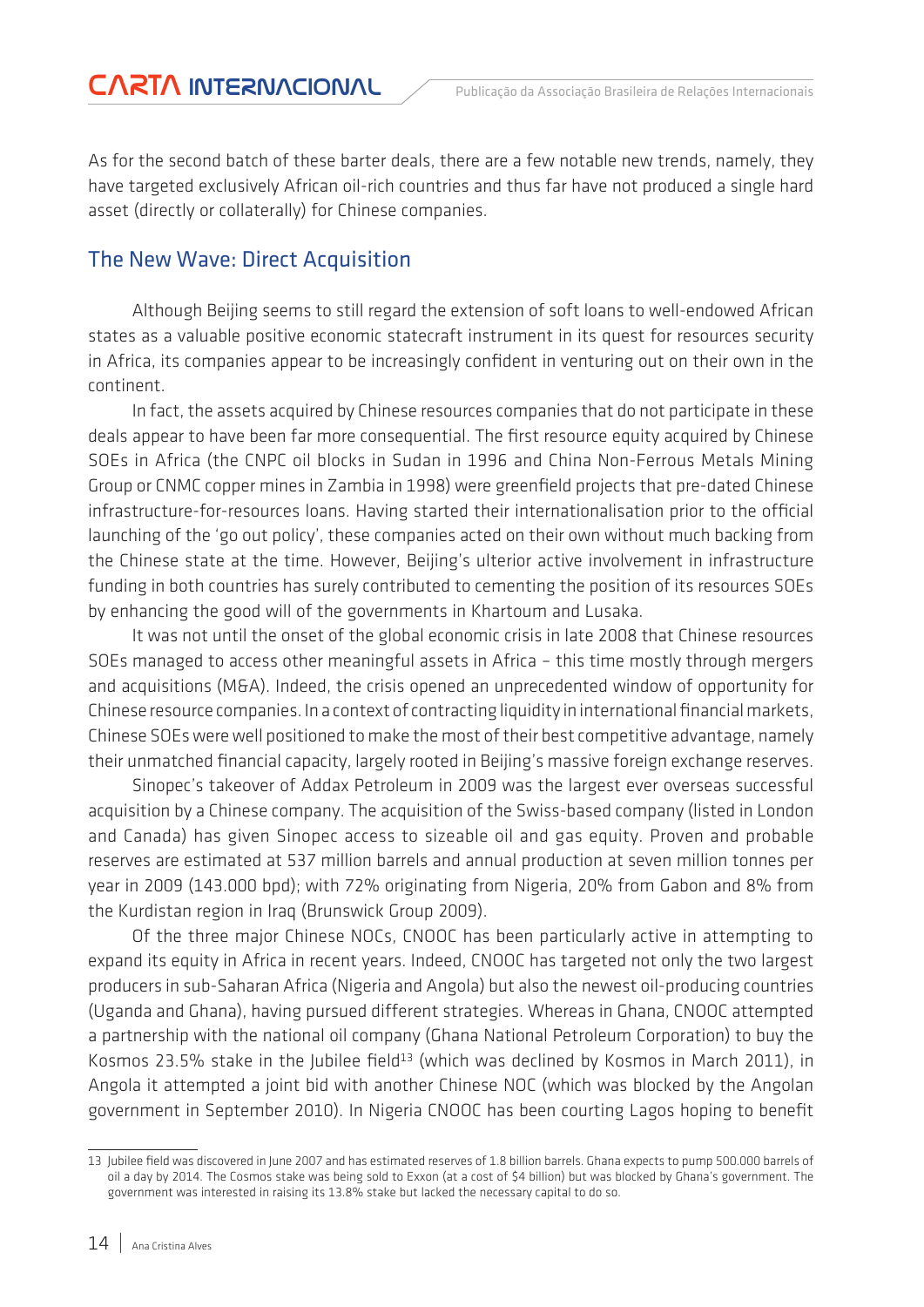from the revision of the oil bill aimed at asserting the state's control over the hydrocarbons industry. CNOOC is eying the blocks in the Niger Delta owned by Western international oil companies (IOCs), from where 20% of Nigeria's oil output originates (Reuters 2009). CNOOC's massive bid for the blocks services the bargaining strategy of the Lagos government vis-à-vis the IOCs, and in face of the recoil of the IOCs, it is likely that not only CNOOC but other Chinese NOCs may see their acreage expand in the new regulatory context. In Uganda in February 2012, CNOOC confirmed its entry visa out of Kampala's attempt to avoid Tullow's monopoly over the country's oil resources14. CNOOC now has a one-third stake in the oil project, whose development is valued at \$20 billion, including a refinery and a pipeline to the Indian Ocean (Mombasa). Oil production is expected to start in 2013 and output to reach 200.000 bpd (Lee and Poon 2009).

The acquisition road, however, has not always been smooth. Over this period a number of Chinese oil acquisitions have met with failure. This was the case with the CNOOC-CNPC bid for Marathon's 20% share in Oil Block 32 in Angola, and the CNPC attempt to take over Venerex oil assets in Libya, both of which were blocked by host governments, allegedly to avoid assets being bought below their real value in the context of low oil prices.

Nevertheless, as shown in Table 3, Chinese SOEs have made significant inroads into Africa's resources in the context of the global economic crisis, particularly so in the mining sector. Some of the largest deals over the last couple of years have been signed over iron ore deposits in Western Africa. In March 2010, Chinalco acquired 47% of the Simandou project (in Guinea) from Rio Tinto (in which Chinalco already had a 9% stake) for \$1.4 billion. Simandou is located in a remote area of the country and has estimated deposits of 2.5 billion tonnes of iron ore (Smith and Macnamara 2010). In Sierra Leone, African Minerals joined with Chinese companies to finance the development of Tonkolili iron ore mine, which has estimated reserves of 9.7 billion tonnes of iron ore (Sierra Express Media 2010). China Railway Materials acquired 12.5% of African Minerals for \$250 million in March 2010, and a few months later an agreement was signed with Shandong Iron & Steel Group to inject \$1.5 billion for a 25% stake in the project (Mining Journal 2010). African Minerals signed off-take agreements with both companies, enabling them to buy iron ore at discounted prices. In October 2011 the Sichuan Hanlong Group, with the backing of the CDB, signed a \$1.6 billion agreement to take over Australian Sundance Resources Ltd, owner of the Mbalam iron ore project, cutting across Cameroon and Congo. The takeover, recently downsized to \$1.45 billion owing to weak iron ore prices (Hernandez 2012), is expected to be finalised in the first quarter of 2013 after approval by competent authorities from all parties involved. If implemented this will give Hanlong control of the \$4.7 billion Mbalam rail, port and mine development project. The company is having talks with several SOEs to form a JV in order to build infrastructure. The high prices cycle of minerals over the past decade has made remote deposits profitable and Chinese state miners have a competitive edge to fund the mine development and the attached railroads and ports, as they can access cheap capital from Chinese state banks and tap into a large pool of experienced construction SOEs that can help to build the necessary infrastructure cheaply and quickly.

<sup>14</sup> The government has allowed Tullow to take over Heritage Oil (UK) assets in Uganda (50% stakes in two blocks in Lake Albert) with the commitment that it will sell two-thirds of its oil assets in the country to other companies (i.e. to CNOOC and Total as of March 2010).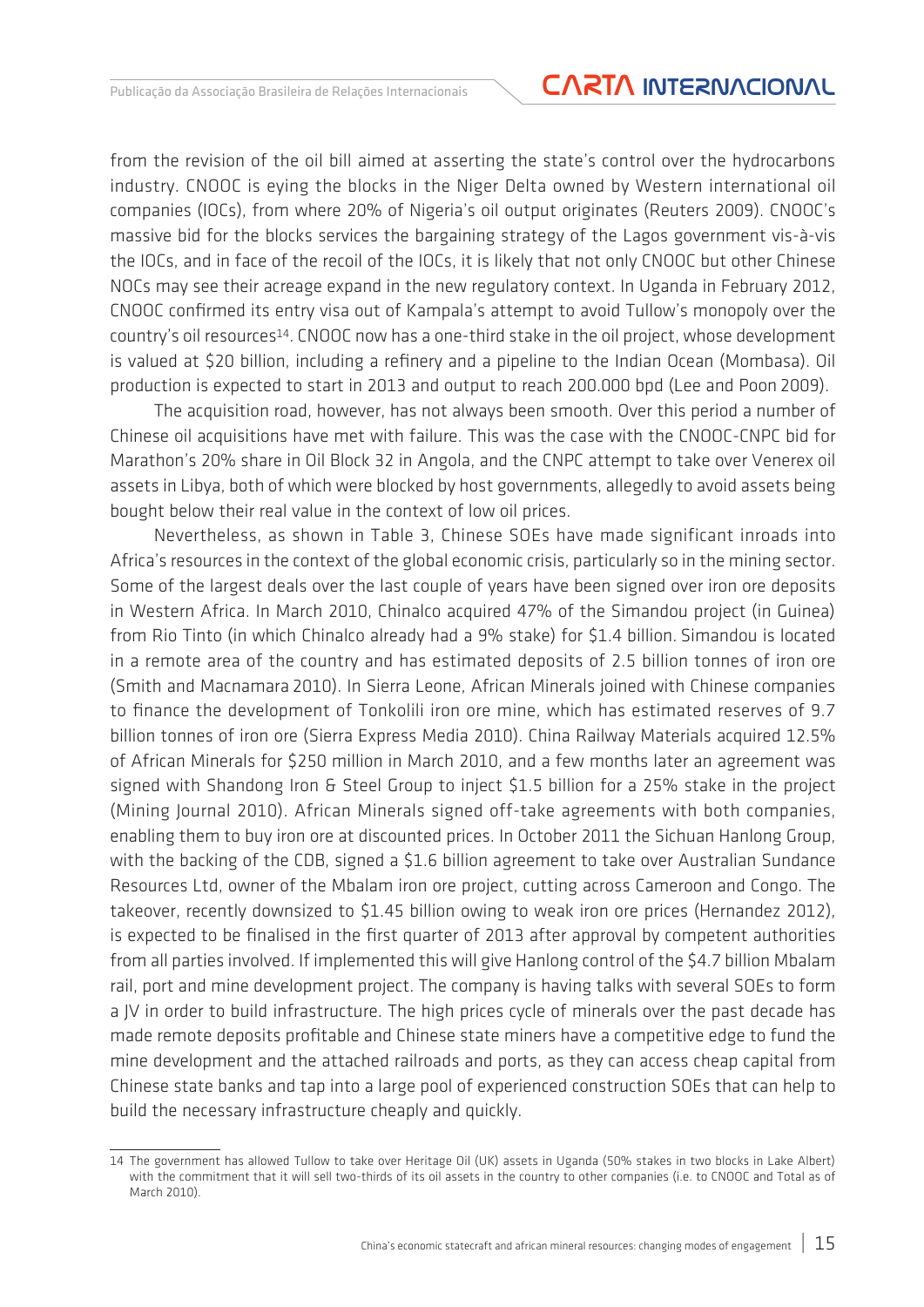Over the last year Chinese miners have also been increasingly active in Southern Africa, showing particular interest in the Copper Belt Region (Zambia-DRC). In July 2011 the nickel mining company, Jinchuan Group, outbid its Brazilian competitor, Vale, and acquired Meteorex for \$1.3 billion. Meteorex, a South African miner, holds significant copper and cobalt assets in the DRC's Katanga province and Zambia's Copperbelt. The company also owns other prospective projects for base metals in the DRC (I-net bridge 2011). After halting the acquisition of Equinox Minerals in early 2011, Minmetals finally acquired its first mining acreage in Africa, paying \$1.3 billion for 90% of Canada-listed Anvil Mining, which owns Kinsevere and Mutoshi copper and cobalt projects in the DRC. The deal was sealed in January 2012 after clearance from regulators in all countries involved. In early 2012 Minmetals announced that it was on the lookout for copper, zinc and nickel acquisitions in the region of up to \$7 billion (Sonali 2012). In February 2012 the China Non-Ferrous Corporation Africa, a subsidiary of the CNMC, announced a further \$832 million investment to develop the South-East branch of its Chambishi copper mine.

| Target country/asset                                   | <b>Date</b>       | <b>Chinese Company</b>           | Acquisition                                                                              | Value               |
|--------------------------------------------------------|-------------------|----------------------------------|------------------------------------------------------------------------------------------|---------------------|
| DRC Kinsevere copper mine                              | February 2012     | Minmetals                        | 90% stake in Anvil Mining                                                                | \$1.3 <sub>bn</sub> |
| Uganda oil assets<br>in Lake Albert                    | February 2012     | <b>CNOOC</b>                     | One-third of Tullow's oil assets<br>in Lake Albert                                       | \$1.5 <sub>bn</sub> |
| Zambia copper                                          | February 2012     | <b>CNMC</b>                      | Development of Chambishi south-east                                                      | \$830 mn            |
| <b>Cameroon &amp; Congo</b><br>Mbalam iron ore project | October 2011      | Sichuan Hanlong Group            | 100% in Sundance                                                                         | \$1.6 <sub>bn</sub> |
| DRC and Zambia copper<br>and cobalt mines              | July 2011         | Jinchuan Group                   | 100% in Meteorex                                                                         | \$1.39 bn           |
| South Africa gold                                      | June 2011         | <b>Two Mining Companies</b>      | 65% stake in Aurora Holdings Ltd                                                         | $$60$ mn            |
| South Africa gold                                      | <b>April 2011</b> | Wing Hing International          | 87% in Taung Gold                                                                        | \$986 mn            |
| Sierra Leone iron ore                                  | May 2011          | Shandong Iron & Steel            | 25% in Tonkolili iron ore project (the<br>remaining 75% is owned by African<br>Minerals) | $$1.5$ bn           |
| <b>Guinea</b> iron ore                                 | <b>March 2010</b> | Chalco (Chinalco)                | 47% in the Simandou project (the<br>remaining 53% is owned by Rio Tinto)                 | $$1.4$ bn           |
| Sierra Leone iron ore                                  | January 2010      | China Railway Materials<br>(CRM) | 12.5% stake in African Minerals<br>(Tonkolili iron ore)                                  | \$244 m             |
| Zambia copper                                          | December 2009     | <b>CNMC</b>                      | Additional investment to rehabilitate<br>Luanshya copper mine                            | \$150 m             |
| Kenya oil                                              | October 2009      | CNOOC                            | Secured exploration well in North Kenya                                                  | \$26 m              |
| Zambia nickel                                          | August 2009       | Jinchuan Group                   | 70% stake in Munali mine (the remaining<br>30% is owned by Albidon)                      | N/A                 |
| Nigeria Gabon oil                                      | August 2009       | <b>SINOPEC</b>                   | Takeover of Addax Petroleum (Swiss) with<br>significant oil equity in the Gulf of Guinea | $$7.2$ bn           |
| South Africa chromites                                 | <b>July 2009</b>  | Minmetals                        | 70% stake in Vizirama                                                                    | \$81 m              |
| Liberia iron ore                                       | June 2009         | China Union                      | Bing Iron ore mines                                                                      | \$2.6 <sub>bn</sub> |
| Zambia copper                                          | <b>lune 2009</b>  | <b>CNMC</b>                      | Luanshya mine rehabilitation                                                             | \$400 m             |

|  |  |  |  |  | Table 3 - Major Chinese investments in oil and mining in Africa, 2009-2012 |
|--|--|--|--|--|----------------------------------------------------------------------------|
|--|--|--|--|--|----------------------------------------------------------------------------|

Source: Beijing Axis, The China Analyst, may 2009, september 2009 and january 2010; various news reports.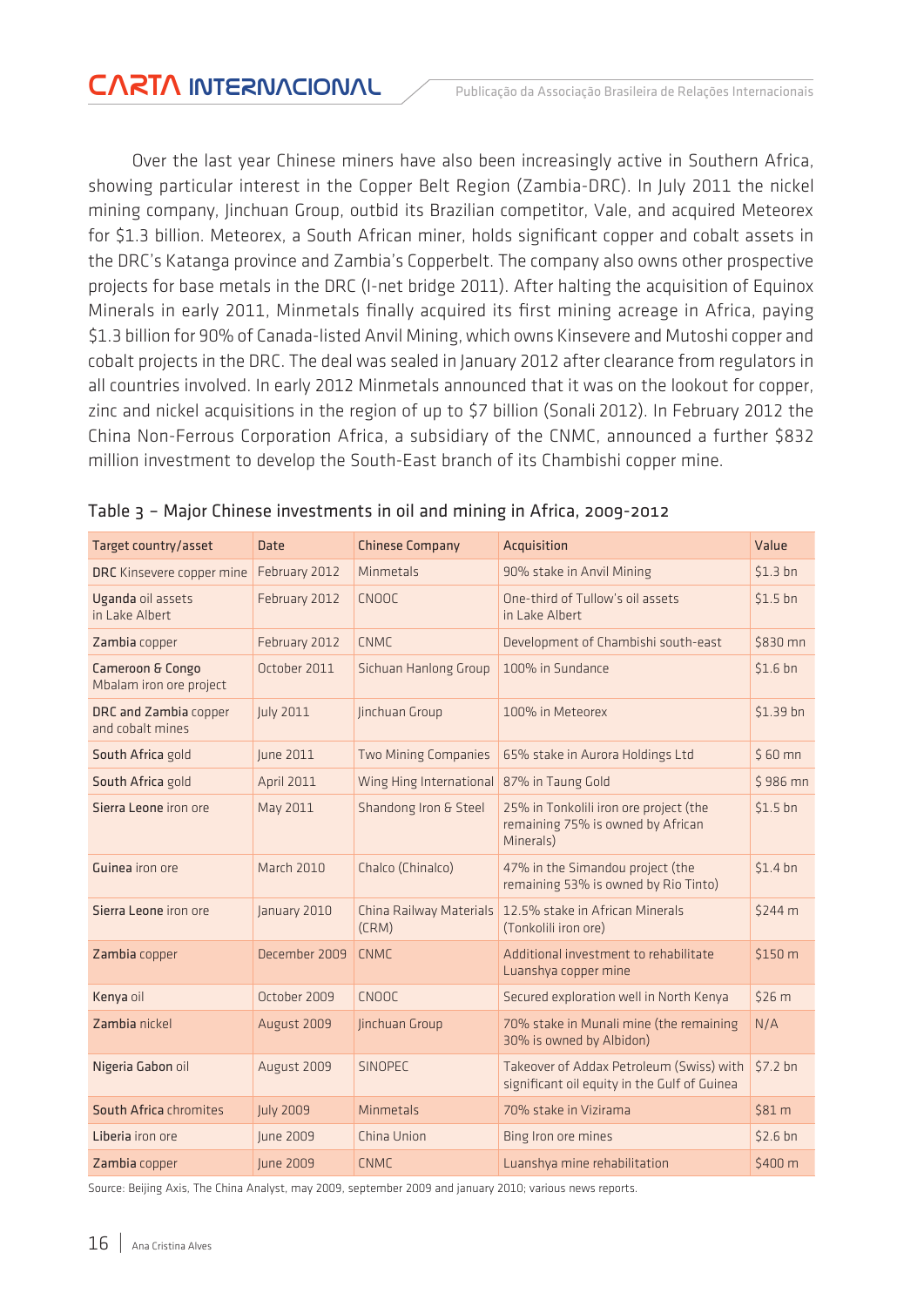Chinese companies have shown an interest in a number of other mining deals in the region. In Namibia, the China Guangdong Nuclear Power Group (China's second-biggest nuclear reactor builder) has shown a particular interest in Husab mine (set to become the world secondlargest uranium mine when operations start to be run). Since early 2011 the group has been trying to acquire (in a \$1 billion bid) a stake of London uranium miner Kalahari Minerals, which owns a 42.7% share in Australian Extract Resources, the company that holds the concession for Husab mine. Kalahari also holds interests in gold, copper and other base metals in Namibia (Ebrahimi 2011). In Zimbabwe, the government announced in November 2011 that it had signed deals worth over \$700 million with various Chinese investors, mostly involving the extraction of chrome and alluvial diamonds (The Herald 2011). Moreover, Wuhan Iron & Steel Company signed agreements with the China-Africa Development Fund to invest jointly in African mining companies. In recent years Chinese, state miners have acquired a number of African mining companies via the London Stock Exchange (LSE). This trend is explained by the companies being listed on the LSE to some extent curbing some of the risk involved in buying African companies as compared with Australian or US companies.

In Africa, Chinese companies are interested primarily in iron ore and copper from a strategic supply perspective (China consumes over half of the world's iron ore output and 40% of its copper). The rush in iron ore deals in West Africa reveals China's proactive stance in ensuring a continuous iron supply in a market that is dominated by Vale, BHP Billiton and Rio Tinto. China, the largest steelmaker in the world, expects that off-take agreements and the increasing engagement in iron ore production will give Beijing a greater say in iron ore prices, which until now have been tightly controlled by the three mining moguls. In West Africa one should expect greater interest in iron ore deposits in Liberia, Gabon and Congo-Brazzaville, since these governments are seeking to tie the exploration of their mineral resources to the development of related infrastructure.

In Southern Africa, Chinese mining companies have targeted mostly Zambia and the DRC for their copper deposits. But interest is also rising in zinc, nickel, uranium and gold projects. It is interesting observe that no sizeable investments have been made so far by Chinese SOEs in the South African mining sector. Chinese state miners have been struggling to penetrate this market owing to its far more liberalised and complex socio-economic institutional structure. South Africa's far more regulated environment and stronger labour unions are significantly less permeable for China's business practices and funding model, rooted in a high percentage of procurement of Chinese services, materials and labour.

Unlike the experience in South America, where a significant part of M&As by Chinese companies over the past couple of years have taken place in the oil industry, in Africa the Chinese M&A spree has been particularly fruitful in the mining sector. To a great extent this has been possible thanks to a structural change in the international market prompted by the 2008-09 global financial crisis, as a consequence of which oil and mining developers were forced to place equity stakes on the market or look out for mergers to finance their operations. In this new framework, Chinese mining SOEs suddenly found themselves in an advantageous position, as they were among the few players with cash flow to enrol in M&A operations.

This may also explain recent progress by Chinese NOCs in their attempt to penetrate the fast rising natural gas industry in the region as the operators look for partners to fund the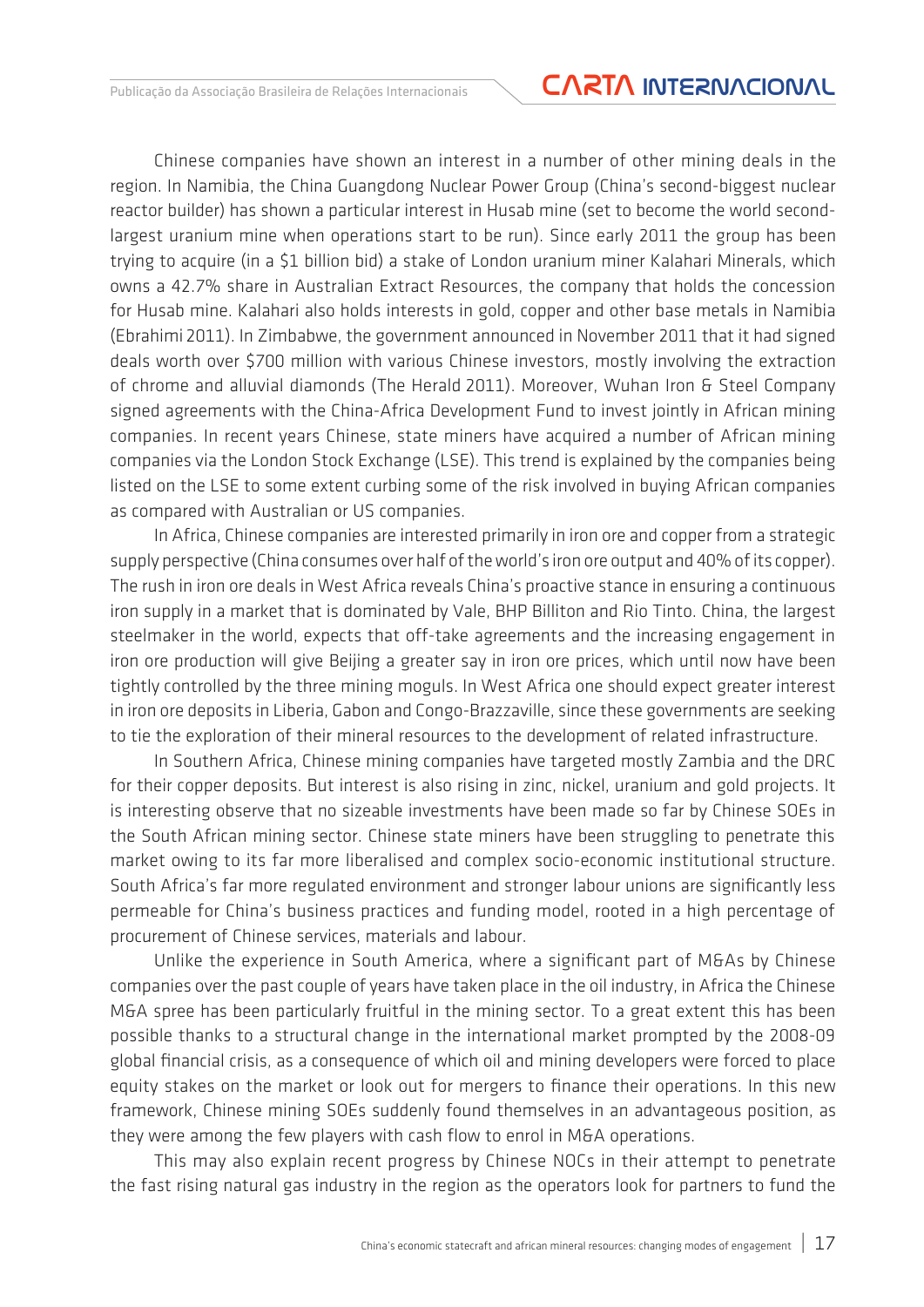estimated \$50 billion necessary to develop the new found natural gas reservoirs off the coast of Mozambique and Tanzania. In early 2013, CNPC was reportedly in negotiations with the Italian oil company ENI to buy a 20% stake in a gas block in Mozambique for \$4 billion (Zijing 2013). This would be CNPC largest acquisition in the hydrocarbons industry in Africa and would give China a foothold in one of the largest known natural gas deposits in the world.

M&As appear to be a better fit for Chinese companies' interests, as they greatly reduce time to develop assets and allow the companies to benefit from established management experience and to obtain the required technology and expertise. In Africa, the M&A operations of Chinese state miners seem to be targeting controlling or large stakes, which is in line with Beijing's will to break free from foreign suppliers and to have more control over commodity prices. This, however, might be a risky strategy in the medium to long run, as China may be in danger of overstretching its capacity to develop all these new projects smoothly. This is particularly true when considering these operations are taking place in such a dissimilar and unstable environment as the African continent. Chinese SOEs come from a highly protected market at home, where they enjoy substantial support from the government and therefore are not used to operating in environments of open competition. The cultural shock (in terms of language, business and work ethics) is also an obstacle that has been underestimated; along with the incertitude of mining regulatory environments, which are under revision in most commodity-rich African countries in light of the current mainstream 'resources nationalism' doctrine. As Chinese companies have already experienced in Gabon and the DRC, being overly optimistic may lead to cost overruns and delays. This is particularly true in a context in which demand growth for mineral commodities is likely to slow down owing to the expected overheating of China's economy.

### Conclusion

As a latecomer and still lagging far behind in terms of technology and expertise of its Western competitors, Chinese resource security strategy in Africa has relied heavily on Beijing's positive economic statecraft in its initial stage, not only to secure steady supply but also to lock in assets. Although infrastructure-for-resources deals seem to have been relatively successful in ensuring a steady supply of resources over the loan repayment period through the guarantee mechanism, access to hard assets through this instrument has been far less consequential than expected, with most of the assets acquired yet to begin production. In sharp contrast, direct acquisitions by Chinese resources SOEs throughout the global economic crisis seem to have been much more successful in expanding the Chinese oil and, particularly, mining SOEs footprint in the continent.

 The announcement of a new batch of infrastructure-for-oil loans over the past couple of years (in Angola, Ghana and Nigeria) suggests that this economic statecraft instrument remains; nonetheless, an important tool for China to secure, if not equity stakes, surely a steady supply of oil in the medium to long term (that is to say, over the standard repayment period of 10-15 years). A few shifts, however, should be highlighted.

Unlike the previous batch of loans, the new ones have been extended exclusively to oil-rich countries. This seems to suggest that, following the difficulties faced in Gabon and the DRC,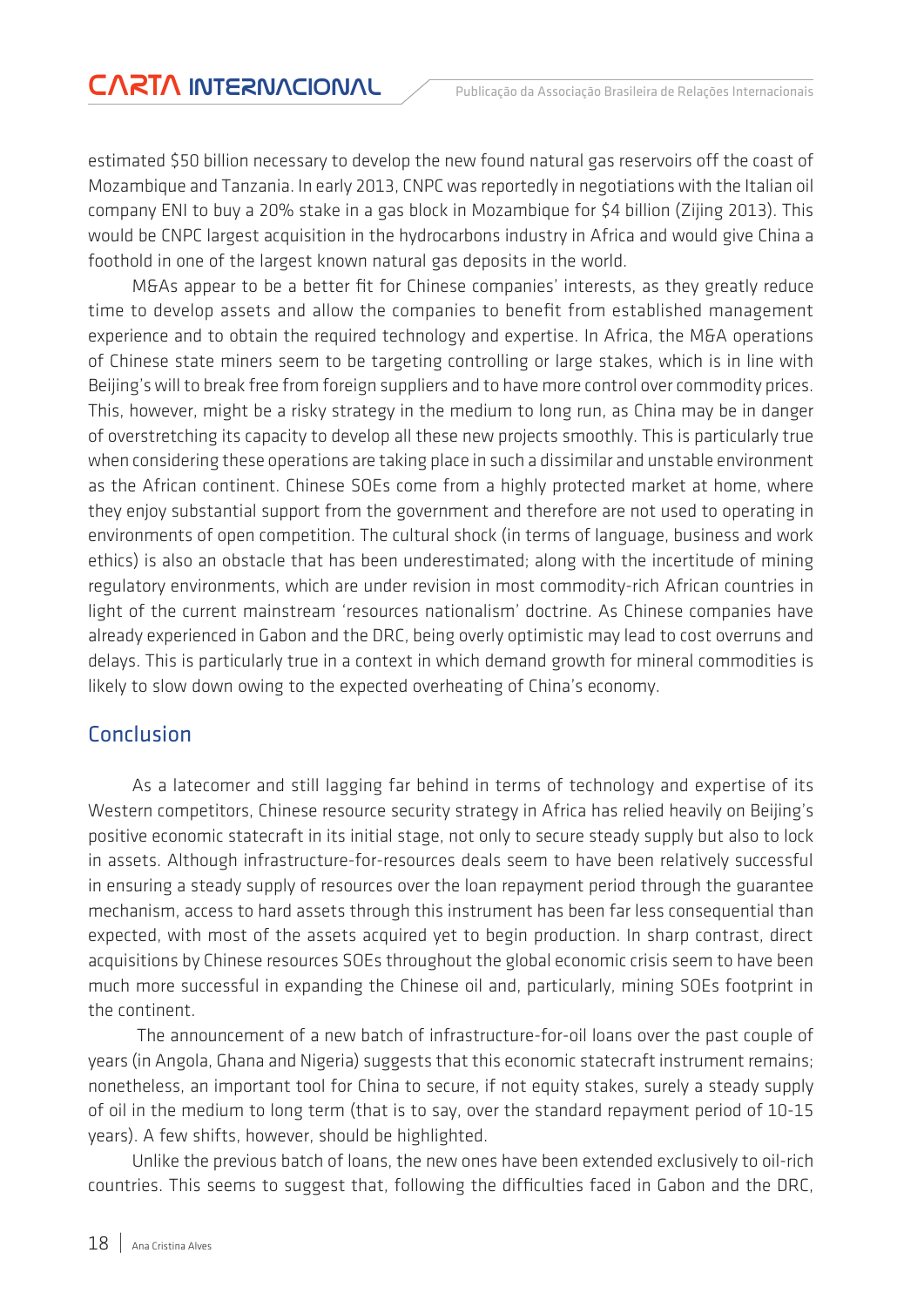China has become somewhat fearful of deploying this economic statecraft instrument to develop complex mega-mining 'greenfield' projects. In fact, even if less effective in giving China access to equity (the new loans have not produced any collateral oil assets for China), infrastructurefor-oil loans appear to be much easier to manage, more effective in terms of locking in supply and also more reliable as a resource-backed financing instrument. On the other hand, framed by the lingering contraction of global financial markets, Beijing has been increasingly faced by African resource-rich countries knocking on its door in search of funding for mega infrastructure projects, some of which, however, risk pulling Beijing into the centre stage of African conflicts.

This new batch of loans also suggests that China is adopting a more flexible and diversified approach to financing African oil-rich countries. In recent years the CDB (most active in South America and Central Asia, providing loans directly to NOCs) has become more proactive in Africa in providing loans for infrastructure to oil-rich countries (as in the case of Ghana and Nigeria), which are not always backed by oil sales (as in the case of Angola, which received a \$1.5 billion loan in 2011 from the CDB). The CDB has also introduced some nuances to China Exim Bank's commodity-backed financing in Africa, as, although offering low interest rates (at 6.5%), its credit lines are not concessional. In addition to serving as a tool to open markets for Chinese construction companies and for resources SOEs to engage in downstream (refineries) and midstream (oil and gas pipelines) projects (in Ghana and Nigeria), part of these loans are now also targeting other sectors, namely health and agriculture, signalling increasing diversification.

With the onset of the global economic crisis, access of Chinese SOEs to mining and oil assets in Africa has clearly become more detached from infrastructure-for-resources loans. Chinese state miners have been particularly effective in this regard. Moreover, Chinese miners have clearly moved from greenfield investments in marginal deposits (e.g. the Chambishi copper mine in Zambia and oil assets in Niger) and producing areas marginalised by Western companies (e.g. Zimbabwe and Sudan) to M&As targeting more conventional areas (such as Addax and most of the mining assets acquired over the crisis).

On the one hand, infrastructure-for resources loans have become less relevant in facilitating the access of Chinese SOEs to equity assets. However, on the other hand, the Chinese state still plays a critical role in the expansion strategies of the SOEs, as it remains a critical source of financing. Nonetheless, and even though the unmatched financing capacity of Chinese SOEs has given them a competitive edge over their competitors in the context of global financial contraction – particularly in capital-intensive industries, such as mining and oil – in the long run the success of Chinese SOEs will still depend on their capacity to efficiently develop these new assets in such a volatile environment.

#### References

A Capital Dragon Index. *2011 Full Year*. Available at: <http://www.acapital.hk/dragonindex/A%20 CAPITAL%20DRAGON%20INDEX%20Full%20Year%202011%20ENG.pdf>.

Agence France Press. "Gabon renegotiating China mining deal." *News 24*, 12 June 2012. Available at: <http://www.news24.com/Africa/News/Gabon-renegotiating-China-mining-deal-20120607>.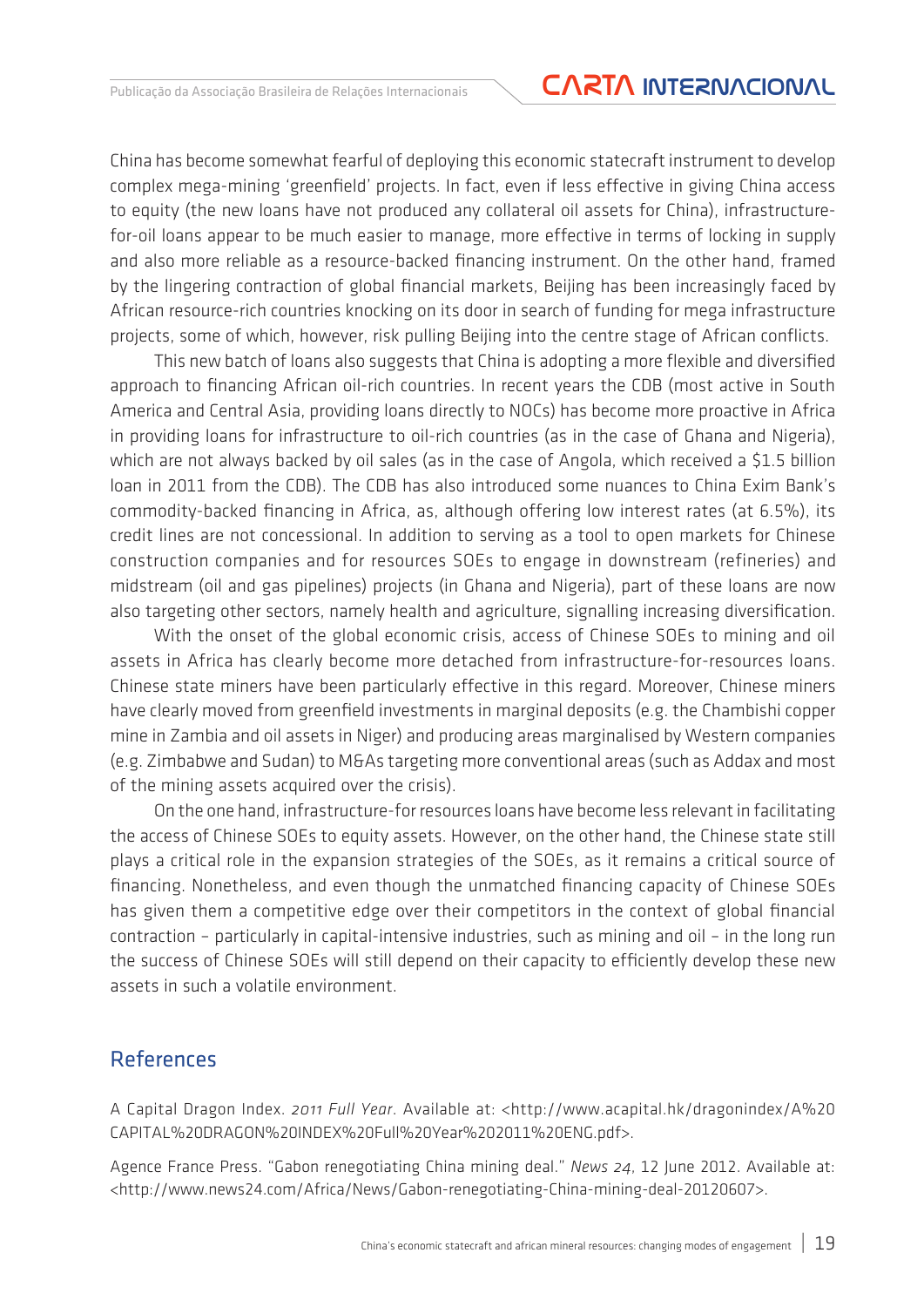Ahmed, I. "Ngozi in Beijing for \$3bn Chinese loans." *Daily Trust*, 22 February 2012. Available at: <http://dailytrust.com.ng/index.php?option=com\_content&view=article&id=155265:ngozi-in-beijingfor-3bn-chinese-loans&catid=2:lead-stories&Itemid=8>.

Alves, A. C. "China and Gabon." *China in Africa Project Policy Report* (Johannesburg), no. 5, 2008.

Alves, A. C. "Taming the dragon: Sinopec's interests in Angola."*China and Angola: A Marriage of Convenience*. Edited by Alves, A. C. and M. Power. Cape Town: Fahamu, 2012.

Alves, A. C. *The Oil Factor in Sino-Angolan Relations at the Start of the 21st Century*. Occasional Paper, 55. Johannesburg: SAIIA, 2010.

Bavier, J. "China to lend DRC \$5bn in latest Africa foray." *Mail & Guardian*, 2007. Available at: <http://mg.co.za/article/2007-09-18-china-to-lend-drc-5bn-in-latest-africa-foray>.

Bavier, J. "China's DRC Investment \$9 billion – 3\$ billion for mining." *Reuters*, Kinshasa, no.16, 2008. Available at: <http://www.mineweb.com/mineweb/view/mineweb/en/page67?oid=47452&sn=Detail>.

Blanchard, J. M. F., E. D. Mansfield and N. M. Ripsman. "The political economy of national security: Economic statecraft, Interdependence and international conflict." *Power and the Purse: Economic Statecraft, Interdependence and National Security*. Edited by Blanchard J. M. F., E. D. Mansfield and N. M. Ripsman. London: Frank Cass, 2000.

Bossard, P. "Chinese loans could fuel regional conflict in East Africa." China Dialogue, 14 January 2013. Available at: <http://www.chinadialogue.net/article/show/single/en/5601-Chinese-loans-could-fuelregional-conflict-in-East-Africa>.

Brunswick Group. "Sinopec Group completed the acquisition of Addax." PR Newswire-Asia, 18 August 2009. Available at: <http://www.prnewswire.com/news-releases/sinopec-group-completed-theacquisition-of-addax-62247112.html>.

China's assistance and Government Sponsored activities in Africa, Latin America and SE Asia, 2009. Available at: <http://www.fas.org/sgp/crs/row/R40361.pdf>.

Dittgen, R. *To Belinga or Not to Belinga: China's Evolving Engagement in Gabon's Mining Sector*. Occasional Paper, 98. Johannesburg: SAIIA, 2011.

Dzawu, M. M. "Ghana seeks \$6bn loan from China Exim Bank." *Bloomberg*, 19 apr. 2012. Available at: <http://mobile.bloomberg.com/news/2012-04-19/ghana-seeks-6-billion-loan-from-china-exim-bankgraphic-says>.

Dzirutwe, M. "China lends Zimbabwe \$700 million." *Reuters*, 21 March 2011. Available at: <http:// af.reuters.com/article/worldNews/idAFTRE72K2J720110321?pageNumber=1&virtualBrandChannel=0>.

Ebrahimi, H. "China eyes uranium miner Kalahari" *Telegraph.co.uk* , 12 oct. 2011. Available at: <http://www.telegraph.co.uk/finance/newsbysector/industry/mining/8816828/China-eyes-uraniumminer-Kalahari.html>.

Ernst e Young. It's time for Africa. *Africa Attractiveness Survey, 2011*. Available at: <http://www. ey.com/Publication/vwLUAssets/2011\_-\_Africa\_Attractiveness\_Survey/\$FILE/Attractiveness\_africa\_low\_ resolution\_final\_WEB.pdf>.

Foster, V. et al. *Building Bridges: China's Growing Role as Infrastructure Financier for Sub-Saharan Africa.* Washington, DC: World Bank, 2008.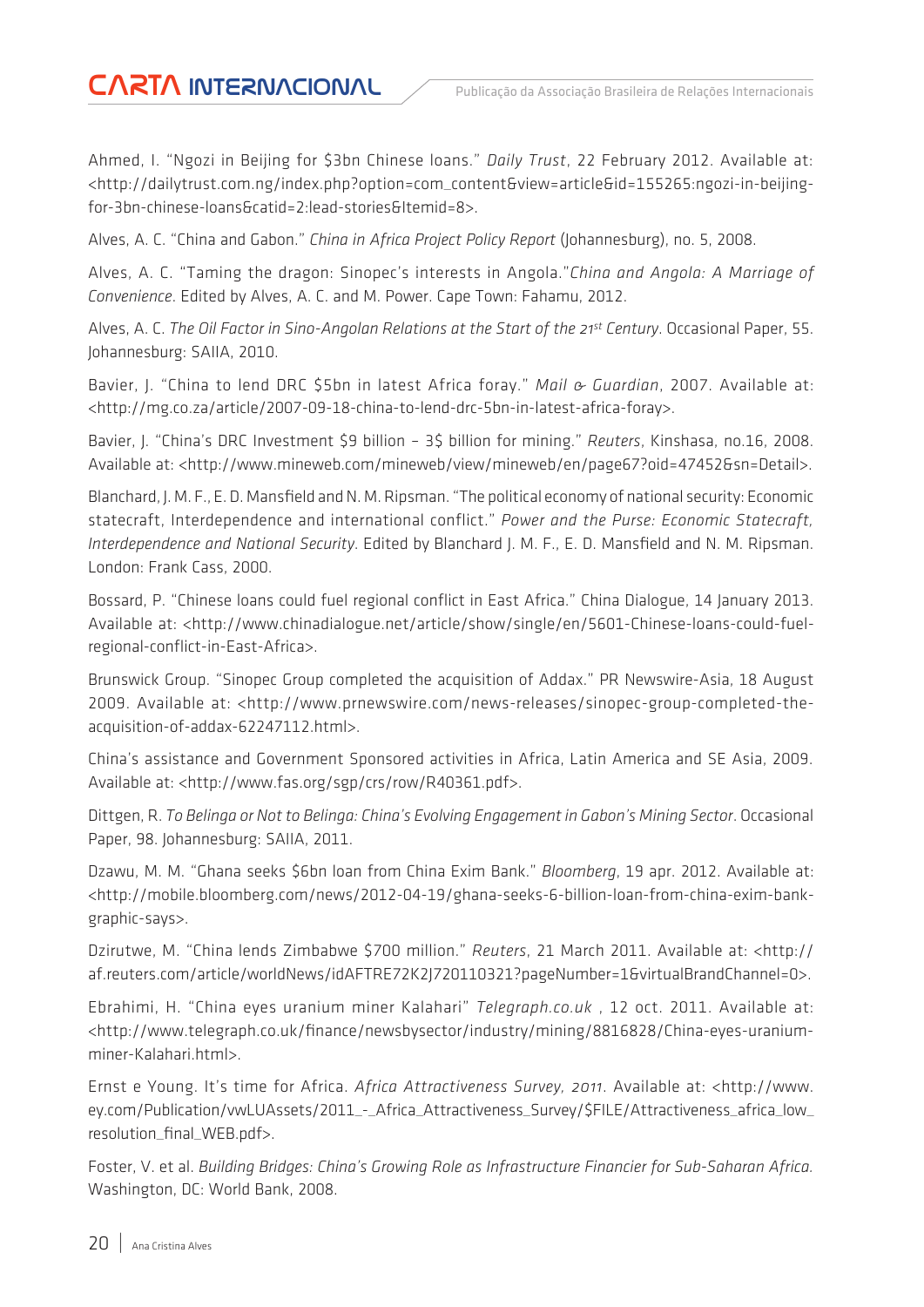### Publicação da Associação Brasileira de Relações Internacionais **CARTA INTERNACIONAL**

Hernandez, V. "Hanlon takeover of Africa Mbalam mine: China strengthens grip on iron ore supply." *International Business Times*, 31 December 2012. Available at: <http://au.ibtimes.com/ articles/419330/20121231/stronger-role-china-iron-ore-prices-hanlong.htm#.UPVypeT2-So>.

Hubbard, P. "Aiding transparency: What we can learn about China's Exim Bank concessional loans." *Center for Global development Working Paper*, no. 126, 2007. Available at: <http://www.cgdev.org/files/14424\_ file\_AidingTransparency.pdf>.

I-net bridge, 'Meteorex-Jinchuan Deal clears hurdles.", *Mining MX*, 29 December 2011. Available at: <http://www.miningmx.com/news/base\_metals/Metorex-Jinchuan-deal-clear-all-hurdles.htm>.

Jansson, J. *The Sicomines Agreement: Change and Continuity in DRC's International Relations*. Occasional Paper, 97. Johannesburg: SAIIA, 2011.

JBIC London Office. "Commodity backed finance in sub-Saharan Africa." *Research papers on Africa and Development*, 20, Oct. 2006.

Kunateh, M. "China takes charge of Ghana's crude oil." *CAJ News*, 4 may 2012. Available at: <http://www. cajnewsagency.com/index.php/energy-and-petrolium/654-china-takes-charge-of-ghana-s-crude-oil>.

Lee, Y. and A. Poon. "China's CNOOC to buy Tullow's Ugandan oil assets." *The Wall Street Journal*, 6 fev 2009. <http://online.wsj.com/article/SB10001424052748704533204575046481584946258.html>.

Mining Journal. "Chinese Steel mill to invest US\$1.5bn into Tonkolili project", *Mining Journal*, 13 July 2010. Available at: <http://www.mining-journal.com/finance/chinese-steel-mill-to-invest-us\$1.5bninto-tonkolili-project>.

Mthembu-Salter, G. Elephants, Ants and Superpowers: Nigeria's Relations with China. Occasional Paper, 42. Johannesburg: SAIIA, 2009.

PRC, Information Office of the State Council. *White Paper for China's Foreign Aid*, 2011. Beijing: PRC, Information Office of the State Council.

Reuters. "China CNOOC silent on report of Nigeria oil talks", 29 September 2009. Available at: <http://www.reuters.com/article/idUSTRE58S1MO20090929>.

Reuters. "South Africa's IDC says in loan talks with China." Reuters, 20 apr. 2012. Available at: <http://www.reuters.com/article/2012/04/20/safrica-idc-loan-idAFL6E8FK5O420120420>.

Roelf, W. "South Africa turns to China for refinery project" *Business Day*, 12 may. 2012. Available at: <http://www.businessday.co.za/articles/Content.aspx?id=172236>.

Sharife, K. "China and Nigeria oil." *Pambazuka News*, 26 January 2011. Available at: <http://www. pambazuka.org/en/category/features/70400>.

Sierra Express Media. "As African Minerals discovers another 5 billion tonnes, Sierra Leone becomes largest iron ore deposit in the world!", 18 February 2010. Available at: <http://www.sierraexpressmedia. com/archives/5964>.

Smith, P. and W. Macnamara. "Rio and Chinalco in Guinea iron ore partnership." *Financial Times*, 20 March 2010.

Sonali, P. "Update3-China's Minmetals wins \$1.3bln Anvil bid, eyes more." *Reuters*, 17 February 2012. Available at: <http://www.reuters.com/article/2012/02/17/anvil-minmetals-idUSL4E8DH10E20120217>.